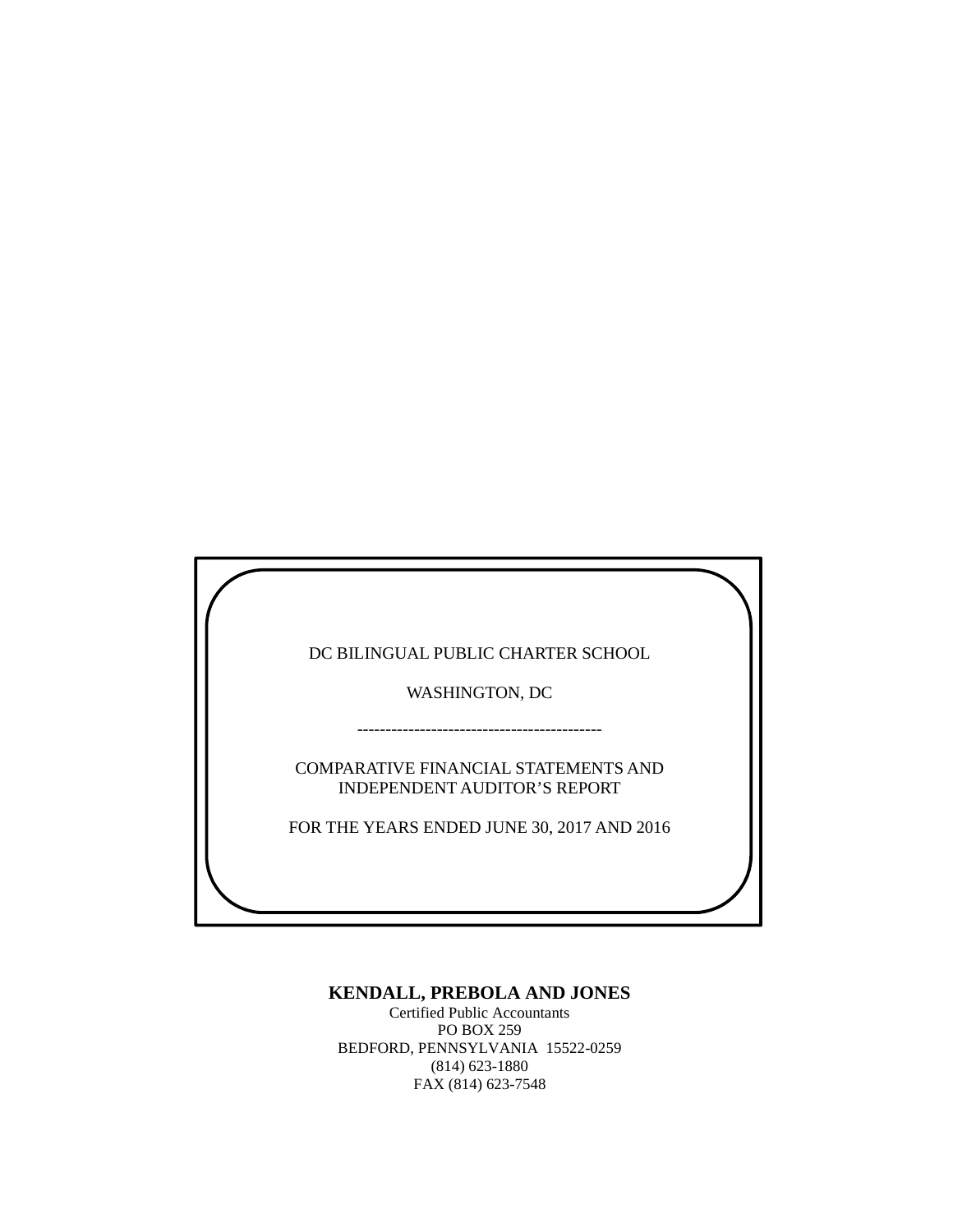# I N D E X

|                                                                                                                                                                                                                          | Page           |
|--------------------------------------------------------------------------------------------------------------------------------------------------------------------------------------------------------------------------|----------------|
| <b>Independent Auditor's Report</b>                                                                                                                                                                                      | $1-2$          |
| Comparative Statements of Financial Position,<br>June 30, 2017 and 2016                                                                                                                                                  | 3              |
| Comparative Statements of Activities, For the Years Ended<br>June 30, 2017 and 2016                                                                                                                                      | $\overline{4}$ |
| Comparative Statements of Cash Flows, For the Years Ended<br>June 30, 2017 and 2016                                                                                                                                      | 5              |
| <b>Notes to Financial Statements</b>                                                                                                                                                                                     | $6 - 20$       |
| Supplemental Information                                                                                                                                                                                                 |                |
| Schedule 1 - Comparative Schedules of Functional Expenses,<br>For the Years Ended June 30, 2017 and 2016                                                                                                                 | $21 - 22$      |
| Schedule 2 - Comparative Schedules of Average Cost Per Student,<br>For the Years Ended June 30, 2017 and 2016                                                                                                            | 23             |
| Independent Auditor's Report on Internal Control over Financial Reporting<br>and on Compliance and Other Matters Based on an Audit of Financial<br>Statements Performed in Accordance with Government Auditing Standards | $24 - 25$      |
| Summary Schedule of Prior Audit Findings, For the Year Ended June 30, 2017                                                                                                                                               | 26             |
| Schedule of Findings, For the Year Ended June 30, 2017                                                                                                                                                                   | 27             |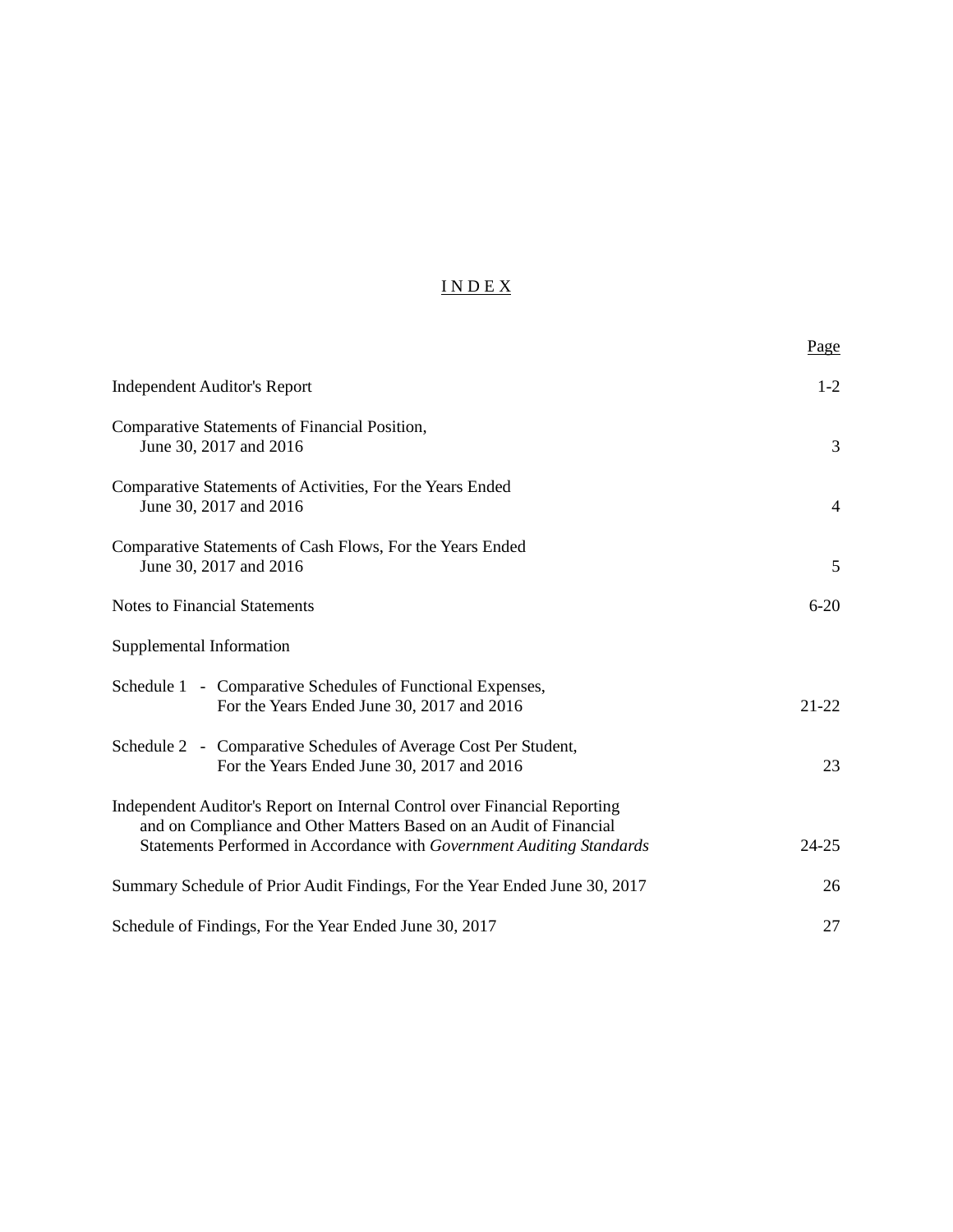# Kendall, Prebola and Jones, LLC

Certified Public Accountants

Board of Trustees DC Bilingual Public Charter School 33 Riggs Road, NE Washington, DC 20011

#### INDEPENDENT AUDITOR'S REPORT

#### *Report on the Financial Statements*

We have audited the accompanying financial statements of the DC Bilingual Public Charter School, (a nonprofit organization) which comprise the statements of financial position as of June 30, 2017 and 2016, and the related statements of activities and cash flows for the years then ended, and the related notes to the financial statements.

#### *Management's Responsibility for the Financial Statements*

Management is responsible for the preparation and fair presentation of these financial statements in accordance with accounting principles generally accepted in the United States of America; this includes the design, implementation, and maintenance of internal control relevant to the preparation and fair presentation of financial statements that are free from material misstatement, whether due to fraud or error.

#### *Auditor's Responsibility*

Our responsibility is to express an opinion on these financial statements based on our audits. We conducted our audits in accordance with auditing standards generally accepted in the United States of America and the standards applicable to financial audits contained in *Government Auditing Standards*, issued by the Comptroller General of the United States. Those standards require that we plan and perform the audit to obtain reasonable assurance about whether the financial statements are free from material misstatement.

An audit involves performing procedures to obtain audit evidence about the amounts and disclosures in the financial statements. The procedures selected depend on the auditor's judgment, including the assessment of the risks of material misstatement of the financial statements, whether due to fraud or error. In making those risk assessments, the auditor considers internal control relevant to the entity's preparation and fair presentation of the financial statements in order to design audit procedures that are appropriate in the circumstances, but not for the purpose of expressing an opinion on the effectiveness of the entity's internal control. Accordingly, we express no such opinion. An audit also includes evaluating the appropriateness of accounting policies used and the reasonableness of significant accounting estimates made by management, as well as evaluating the overall presentation of the financial statements.

We believe that the audit evidence we have obtained is sufficient and appropriate to provide a basis for our audit opinion.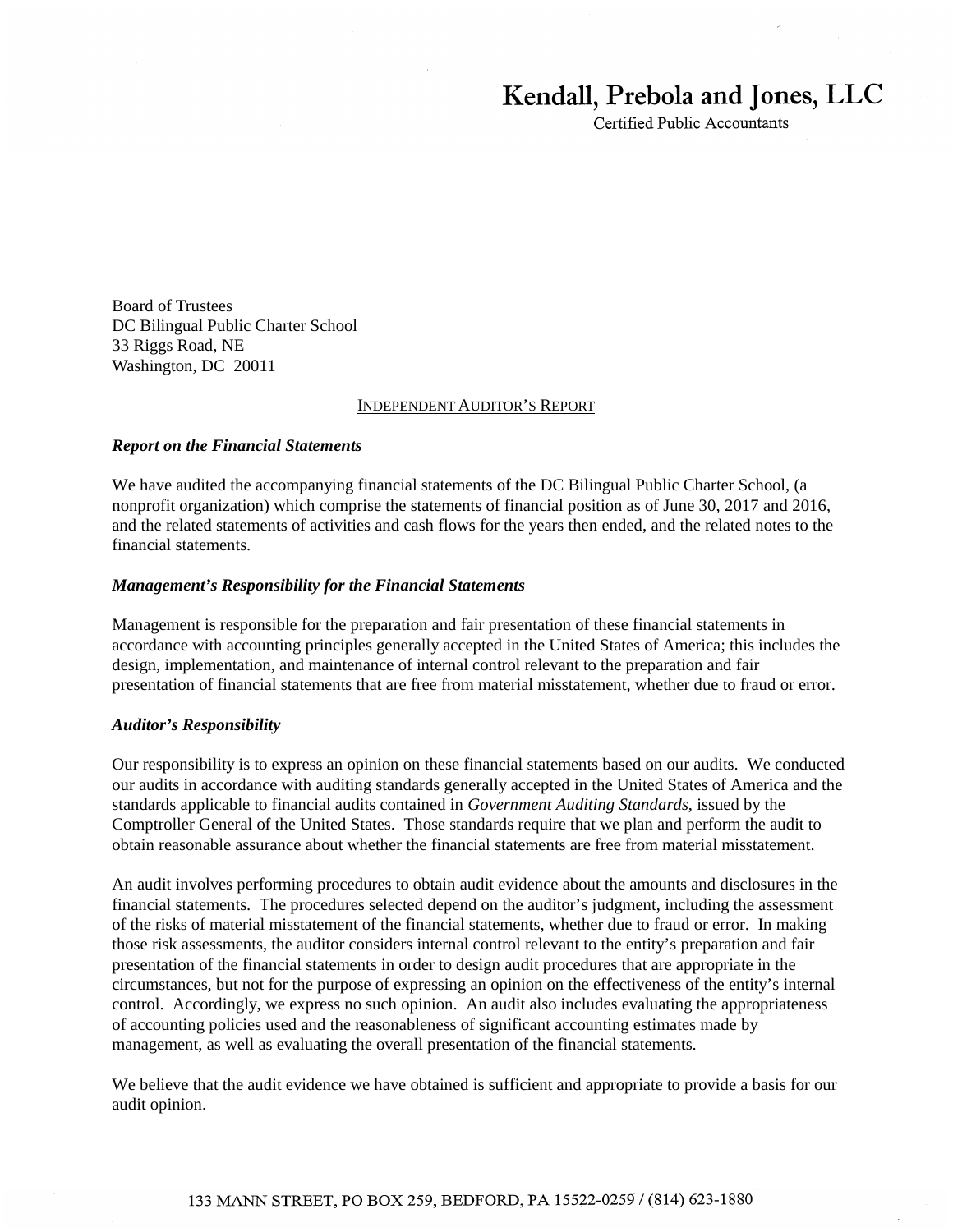### *Opinion*

In our opinion, the financial statements referred to above present fairly, in all material respects, the financial position of the DC Bilingual Public Charter School, as of June 30, 2017 and 2016, and the changes in its net assets and its cash flows for the years then ended in accordance with accounting principles generally accepted in the United States of America.

# *Report on Supplementary Information*

Our audits were conducted for the purpose of forming an opinion on the financial statements as a whole. The supplemental schedules of functional expenses and schedules of average cost per student are presented for purposes of additional analysis and are not a required part of the financial statements. Such information is the responsibility of management and was derived from and relates directly to the underlying accounting and other records used to prepare the financial statements. The information has been subjected to the auditing procedures applied in the audit of the financial statements and certain additional procedures, including comparing and reconciling such information directly to the underlying accounting and other records used to prepare the financial statements or to the financial statements themselves, and other additional procedures in accordance with auditing standards generally accepted in the United States of America. In our opinion, the information is fairly stated in all material respects in relation to the financial statements as a whole.

# *Other Reporting Required by Government Auditing Standards*

In accordance with *Government Auditing Standards*, we have also issued our report dated November 30, 2017, on our consideration of the DC Bilingual Public Charter School's internal control over financial reporting and on our tests of its compliance with certain provisions of laws, regulations, contracts and grant agreements and other matters. The purpose of that report is solely to describe the scope of our testing of internal control over financial reporting and compliance and the results of that testing, and not to provide an opinion on internal control over financial reporting or on compliance. That report is an integral part of an audit performed in accordance with *Government Auditing Standards* in considering the DC Bilingual Public Charter School's internal control over financial reporting and compliance.

Kendall, Prebola and Jones Certified Public Accountants

Bedford, Pennsylvania November 30, 2017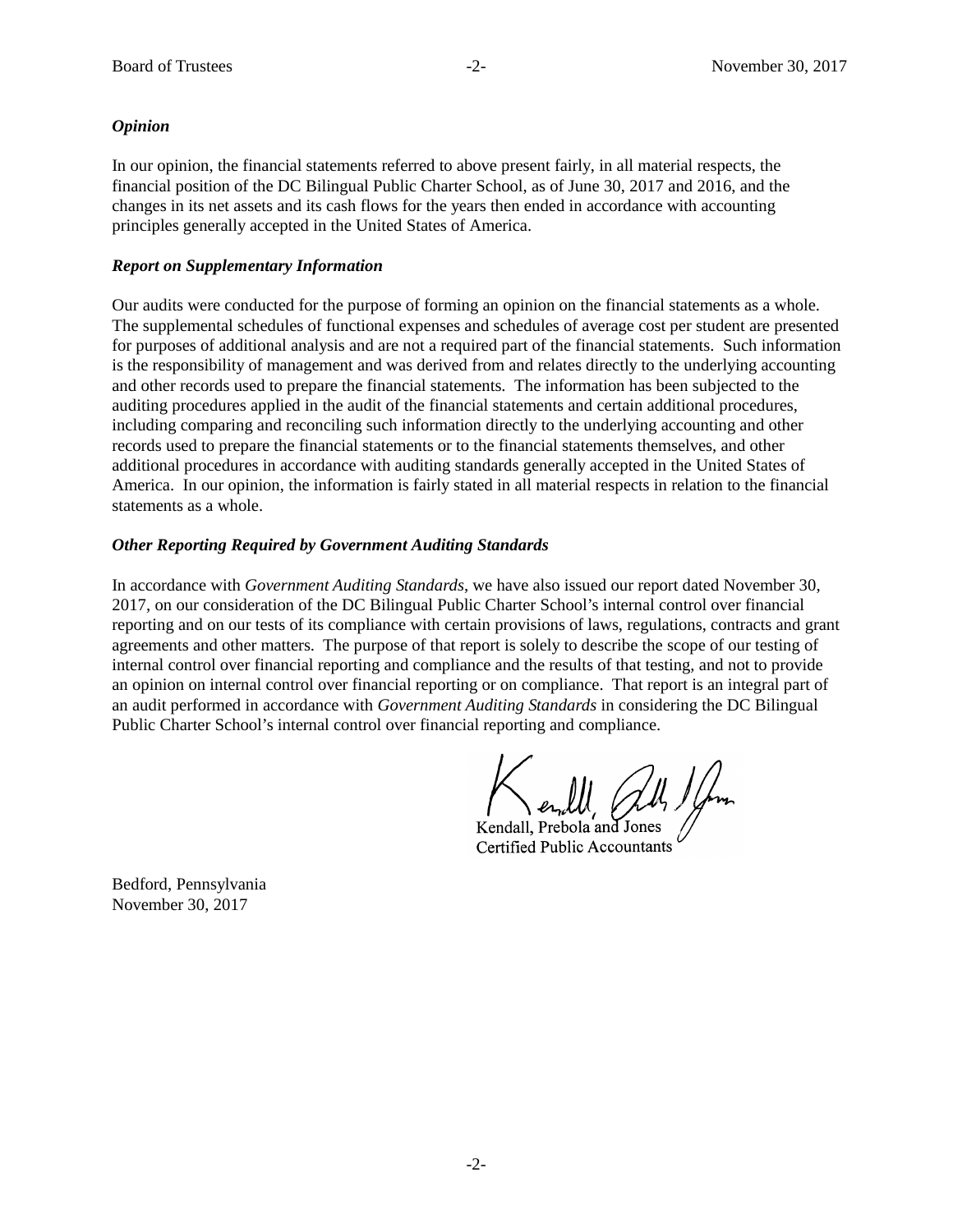### DC BILINGUAL PUBLIC CHARTER SCHOOL COMPARATIVE STATEMENTS OF FINANCIAL POSITION JUNE 30, 2017 AND 2016

|                                                 | June 30, 2017   | June 30, 2016   |
|-------------------------------------------------|-----------------|-----------------|
| <b>ASSETS</b>                                   |                 |                 |
| <b>Current Assets:</b>                          |                 |                 |
| Cash and Cash Equivalents                       | \$<br>1,554,468 | \$<br>1,217,395 |
| <b>Accounts Receivable</b>                      | 104,362         | 111,758         |
| <b>Grants Receivable</b>                        | 85,662          | 154,030         |
| Promises Receivable                             | 28,357          |                 |
| Prepaid Expenses                                | 25,662          | 48,220          |
| <b>Total Current Assets</b>                     | 1,798,511       | 1,531,403       |
| <b>Fixed Assets:</b>                            |                 |                 |
| Furniture and Equipment                         | \$<br>223,704   | \$<br>289,988   |
| Computer Equipment                              | 199,304         | 175,197         |
| Website                                         | 2,505           |                 |
| <b>Construction in Progress</b>                 | 593,875         |                 |
| Less: Accumulated Depreciation and Amortization | (236, 131)      | (220, 527)      |
| <b>Total Fixed Assets</b>                       | 783,257<br>S    | 244,658<br>S    |
| Other Assets:                                   |                 |                 |
| Deposit                                         | \$<br>20,000    | \$<br>20,000    |
| <b>Total Other Assets</b>                       | \$<br>20,000    | \$<br>20,000    |
| <b>TOTAL ASSETS</b>                             | 2,601,768       | 1,796,061       |
| <b>LIABILITIES AND NET ASSETS</b>               |                 |                 |
| <b>Current Liabilities:</b>                     |                 |                 |
| Accounts Payable and Accrued Expenses           | \$<br>554,794   | \$<br>322,474   |
| Payroll and Related Liabilities                 | 594,325         | 521,198         |
| <b>Refundable Advances</b>                      | 75,801          |                 |
| Current Portion of Capital Lease Payable        | 17,764          | 16,732          |
|                                                 |                 |                 |
| <b>Total Current Liabilities</b>                | 1,242,684<br>\$ | \$<br>860,404   |
| Long-Term Liabilities:                          |                 |                 |
| Capital Lease Payable                           | 60,102<br>\$    | \$<br>76,834    |
| Less: Current Portion of Lease                  | (17,764)        | (16, 732)       |
| <b>Total Long-Term Liabilities</b>              | 42,338<br>\$    | \$<br>60,102    |
| <b>Total Liabilities</b>                        | 1,285,022<br>\$ | \$<br>920,506   |
| Net Assets:                                     |                 |                 |
| Unrestricted                                    | \$<br>1,282,104 | \$<br>872,180   |
| <b>Temporarily Restricted</b>                   | 34,642          | 3,375           |
| <b>Total Net Assets</b>                         | 1,316,746<br>\$ | \$<br>875,555   |
| TOTAL LIABILITIES AND NET ASSETS                | 2,601,768<br>S. | \$1,796,061     |
|                                                 |                 |                 |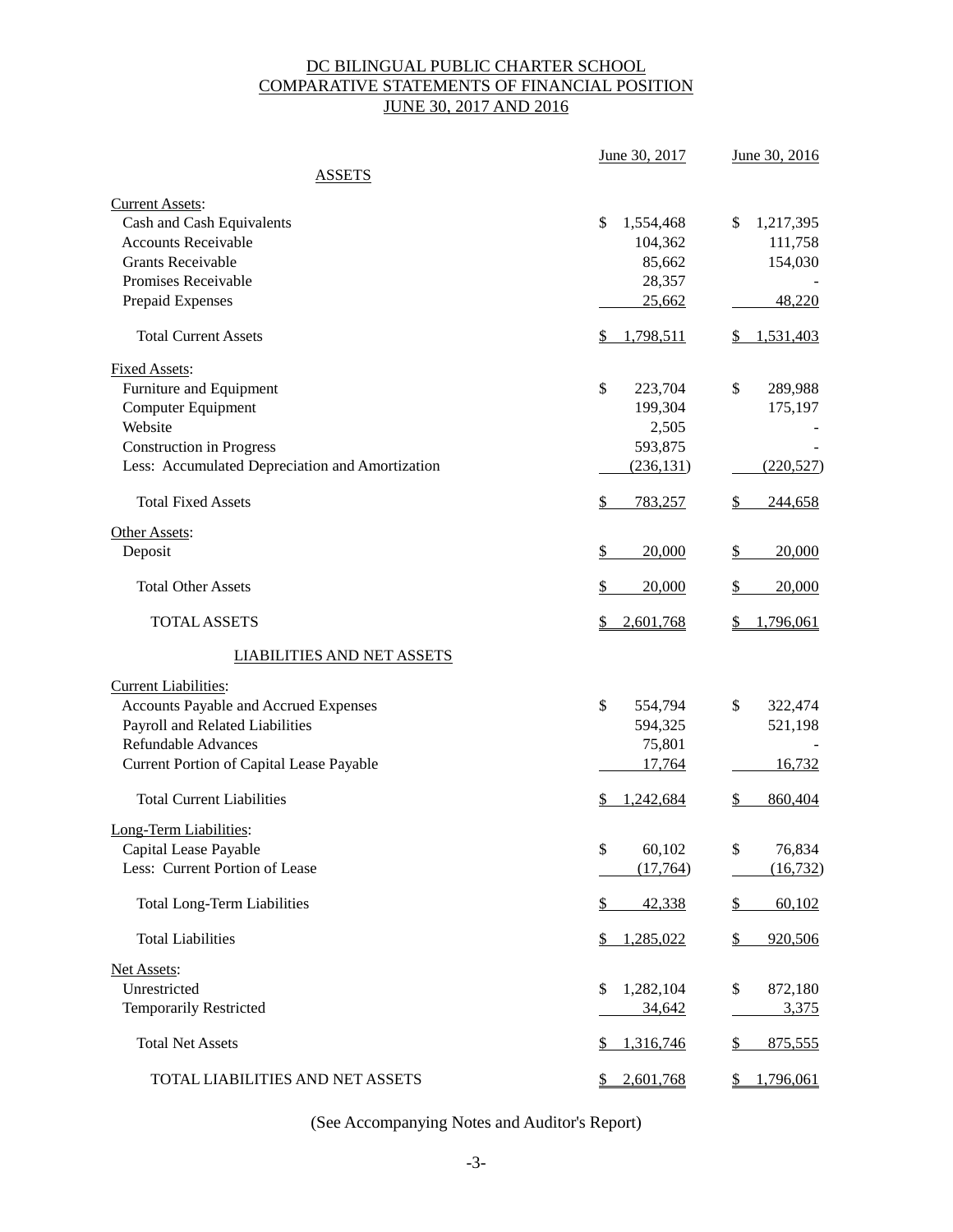#### DC BILINGUAL PUBLIC CHARTER SCHOOL COMPARATIVE STATEMENTS OF ACTIVITIES AND CHANGES IN NET ASSETS FOR THE YEARS ENDED JUNE 30, 2017 AND 2016

|                                          | June 30, 2017          |                                     |                        | June 30, 2016              |                           |                           |  |
|------------------------------------------|------------------------|-------------------------------------|------------------------|----------------------------|---------------------------|---------------------------|--|
|                                          | Unrestricted           | Temporarily<br>Restricted           | Total                  | Unrestricted               | Temporarily<br>Restricted | Total                     |  |
| Revenues, Gains and Other Support:       |                        |                                     |                        |                            |                           |                           |  |
| Per Pupil Funding Allocation             | \$<br>6,609,694        | \$                                  | \$<br>6,609,694        | $\mathcal{S}$<br>6,586,677 | \$                        | $\mathbb{S}$<br>6,586,677 |  |
| Per Pupil Funding - Facilities Allowance | 1,280,840              |                                     | 1,280,840              | 1,258,972                  | $\sim$                    | 1,258,972                 |  |
| <b>Federal Entitlements and Grants</b>   | 679,691                |                                     | 679,691                | 1,052,820                  | $\sim$                    | 1,052,820                 |  |
| <b>State Government Grants</b>           | 43,048                 |                                     | 43,048                 | 171,408                    |                           | 171,408                   |  |
| <b>Service Fees</b>                      | 80,932                 |                                     | 80,932                 | 24,874                     | $\overline{a}$            | 24,874                    |  |
| Private Grants and Contributions         | 11,344                 | 102,919                             | 114,263                | 10,638                     | 56,174                    | 66,812                    |  |
| <b>Student Activity Fees</b>             | 41,859                 |                                     | 41,859                 | 33,316                     | $\sim$                    | 33,316                    |  |
| Interest and Other Income                | 1,977                  |                                     | 1,977                  | 983                        | $\sim$                    | 983                       |  |
| Donated Services and Materials           | 8,325                  |                                     | 8,325                  | 56,948                     |                           | 56,948                    |  |
| Special Event (Auction):                 |                        |                                     |                        |                            |                           |                           |  |
| <b>Contributions Derived</b>             | $\mathbb{S}$<br>16,043 | $\mathsf{\$}$                       | $\mathbb{S}$<br>16,043 | $\mathcal{S}$              | $\mathcal{S}$             | $\mathcal{S}$             |  |
| Gifts-in-Kind                            | 12,774                 |                                     | 12,774                 |                            |                           |                           |  |
| Entry Fee - Ticket Sales                 | 13,191                 |                                     | 13,191                 |                            |                           |                           |  |
| Less: Cost of Direct Benefits to Donors  | (16, 239)              |                                     | (16, 239)              |                            |                           |                           |  |
| Net Revenue from Special Event           | 25,769                 |                                     | 25,769                 |                            |                           |                           |  |
| Net Assets Released from Restrictions -  |                        |                                     |                        |                            |                           |                           |  |
| Satisfaction of Program Restrictions     | 71,652                 | (71, 652)                           |                        | 52,799                     | (52, 799)                 |                           |  |
| Total Revenues, Gains and Other Support  | \$8,855,131            | 31,267<br>S.                        | \$8,886,398            | \$9,249,435                | 3,375<br>S.               | \$9,252,810               |  |
| Expenses:                                |                        |                                     |                        |                            |                           |                           |  |
| <b>Educational Services</b>              | 7,590,644<br>\$        | $\boldsymbol{\mathsf{S}}$           | 7,590,644<br>\$        | \$<br>7,468,689            | $\mathbb{S}$              | \$<br>7,468,689           |  |
| General and Administrative               | 835,252                |                                     | 835,252                | 889,666                    |                           | 889,666                   |  |
| Fundraising                              | 19,311                 |                                     | 19,311                 | 489                        | $\overline{a}$            | 489                       |  |
| <b>Total Expenses</b>                    | \$8,445,207            |                                     | 8,445,207<br>\$        | 8,358,844<br>\$            |                           | \$<br>8,358,844           |  |
| Changes in Net Assets                    | 409,924<br>\$          | $\boldsymbol{\mathsf{S}}$<br>31,267 | 441,191<br>\$          | \$<br>890,591              | 3,375<br>\$               | 893,966<br>\$             |  |
| Net Assets at Beginning of Year          | 872,180                | 3,375                               | 875,555                | (18, 411)                  |                           | (18, 411)                 |  |
| Net Assets at End of Year                | 1,282,104              | 34,642                              | \$1,316,746            | 872,180<br>\$              | 3,375                     | 875,555                   |  |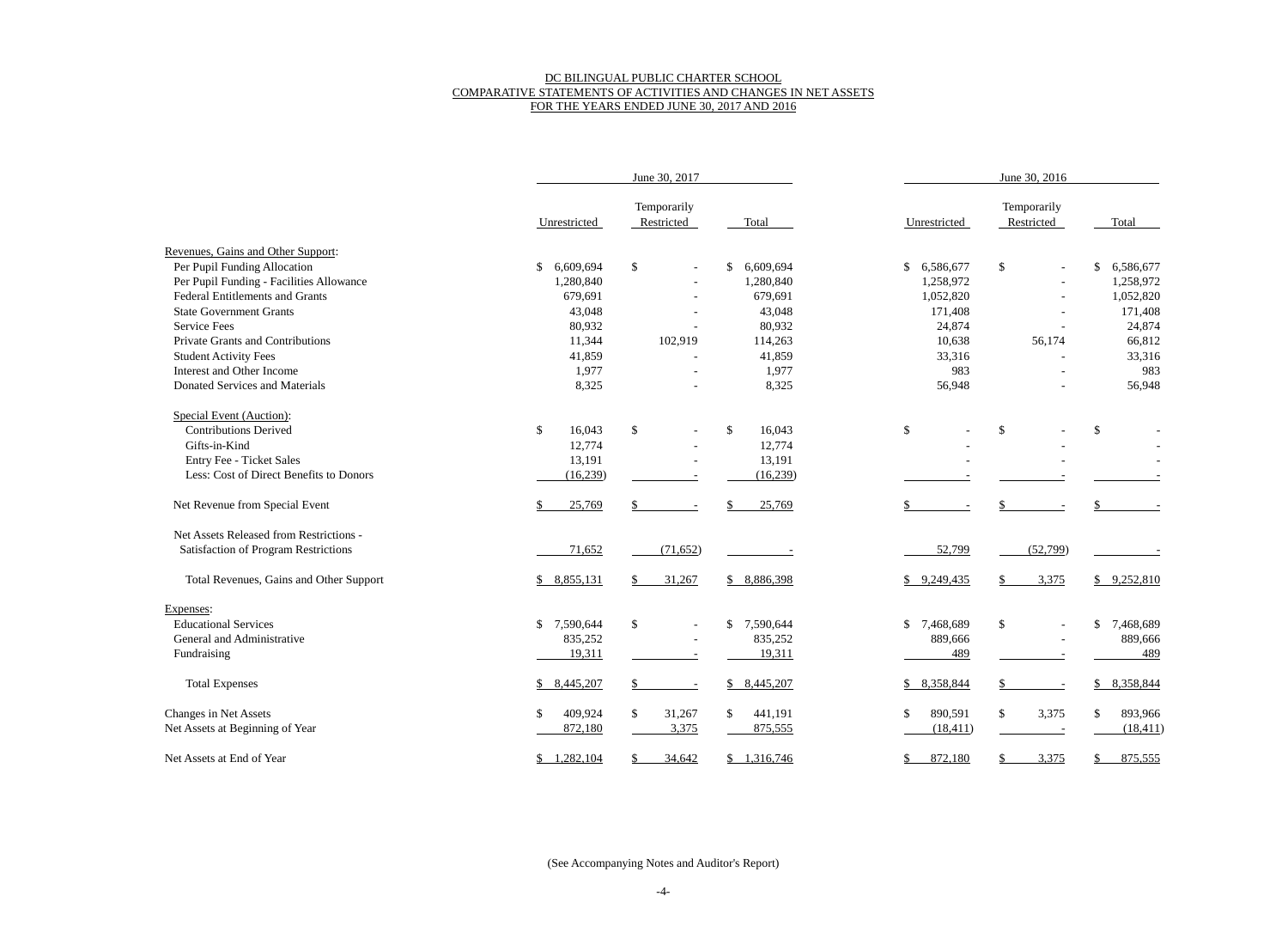### DC BILINGUAL PUBLIC CHARTER SCHOOL COMPARATIVE STATEMENTS OF CASH FLOWS FOR THE YEARS ENDED JUNE 30, 2017 AND 2016

|                                                             | June 30, 2017 |           | June 30, 2017 |            |
|-------------------------------------------------------------|---------------|-----------|---------------|------------|
| <b>Cash Flows from Operating Activities:</b>                |               |           |               |            |
| <b>Changes in Net Assets</b>                                | \$            | 441,191   | \$            | 893,966    |
| Adjustments to Reconcile Changes in Net Assets to           |               |           |               |            |
| Net Cash Flows from Operating Activities:                   |               |           |               |            |
| Depreciation and Amortization                               |               | 89,349    |               | 58,605     |
| Accounts Receivable - (Increase)/Decrease                   |               | 7,396     |               | 19,466     |
| Grants Receivable - (Increase)/Decrease                     |               | 68,368    |               | (20, 901)  |
| Promises Receivable - (Increase)/Decrease                   |               | (28, 357) |               |            |
| Prepaid Expenses - (Increase)/Decrease                      |               | 22,558    |               | (27, 634)  |
| Other Current Assets - (Increase)/Decrease                  |               |           |               | 84,200     |
| Deposits - (Increase)/Decrease                              |               |           |               | (20,000)   |
| Accounts Payable and Accrued Expenses - Increase/(Decrease) |               | 232,320   |               | 196,157    |
| Payroll and Related Liabilities - Increase/(Decrease)       |               | 73,127    |               | 100,212    |
| Refundable Advances - Increase/(Decrease)                   |               | 75,801    |               |            |
| Net Cash Flows from Operating Activities                    | S             | 981,753   | \$            | 1,284,071  |
| <b>Cash Flows from Investing Activities:</b>                |               |           |               |            |
| <b>Purchase of Fixed Assets</b>                             | \$            | (627,948) | \$            | (211, 429) |
| Net Cash Flows from Investing Activities                    | \$            | (627,948) | \$            | (211, 429) |
| <b>Cash Flows from Financing Activities:</b>                |               |           |               |            |
| Payments on Capital Lease                                   | \$            | (16, 732) | \$            | (13, 198)  |
| Net Cash Flows from Financing Activities                    | \$            | (16, 732) | \$            | (13, 198)  |
| Net Increase/(Decrease) in Cash and Cash Equivalents        | \$            | 337,073   | \$            | 1,059,444  |
| Cash and Cash Equivalents at Beginning of Year              |               | 1,217,395 |               | 157,951    |
| Cash and Cash Equivalents at End of Year                    | \$            | 1,554,468 | $\mathcal{P}$ | 1,217,395  |

### Supplemental Disclosures:

- a) Interest in the amount of \$4,155 and \$4,027 was paid during the years ended June 30, 2017 and 2016, respectively.
- b) No income taxes were paid during the years ended June 30, 2017 and 2016.

### Non-Cash Disclosure:

a) The Charter School obtained photocopy equipment during the year ended June 30, 2016, in the amount of \$90,032 through a capital lease obligation.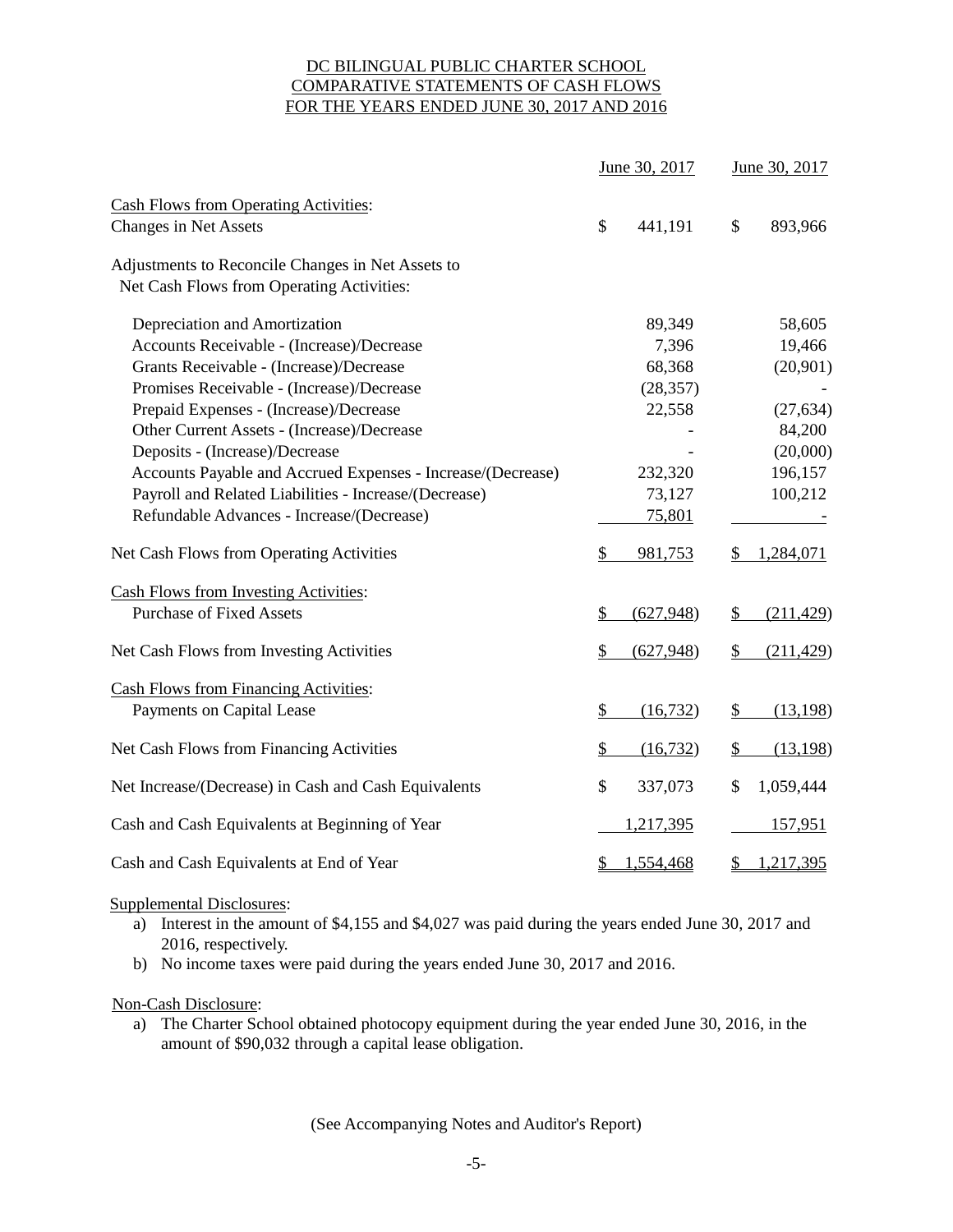### 1. ORGANIZATION:

DC Bilingual Public Charter School (the Charter School), a District of Columbia Not-for-Profit Corporation, was incorporated in December 2003, exclusively for educational purposes. The Charter School operates as part of the District of Columbia Public School System. The mission of the DC Bilingual Public Charter School is to create a learning community that ensures high academic achievement for all students in both Spanish and English, develops leadership, and values all cultures.

### **School Description**

Founded in 2004, DC Bilingual offers an innovative dual immersion Spanish and English learning program for all students, regardless of their home language. Through the Charter School's rigorous academic curriculum, comprehensive arts, technology, and athletics programs and celebration of diverse cultures, DC Bilingual's students learn the skills and values needed to become influential participants in their community.

DCB's philosophy and teaching model reflect the school's belief that students develop to their full academic potential when they have access to ambitious instruction and a full range of services, differentiated for each student's individualized needs. Our co-teaching model allows instructors to balance direct with small group and 1:1 instruction. Our teachers deliver a unique, dual language immersion model - a form of language instruction that brings together students from all backgrounds to experience learning in both languages, Spanish and English. Throughout the school day, students gain skills, knowledge, and an understanding of academic concepts through communicating in both English and Spanish. DCB complements the school's core curriculum with a vibrant performing and visual arts program, a healthy lifestyles program, access to transformation opportunities, and deep community engagement.

As a result of our programs and practices, DC Bilingual students have made great academic strides. In 2017, the third year of the rigorous, Common Core-aligned PARCC exam, 72% of our students scored at a level 3 and above on the English language arts test, compared with 53% city-wide. Further, 96% of our  $5<sup>th</sup>$  graders (or 100% of our  $5<sup>th</sup>$  graders who have been with DCB for over two years) scored at a level 3 and above on the English language arts test and, 70% scored at a level 4 and above, surpassing the city-wide average by 36 percentage points. Since 2015, the DC Public Charter School Board has ranked DCB as a Tier 1 school and among the top 10 highest-performing elementary charter schools in the city.

# 2. SUMMARY OF SIGNIFICANT ACCOUNTING POLICIES:

The significant accounting policies of the Charter School are summarized below:

### (a) Basis of Accounting and Presentation:

The accompanying financial statements have been prepared on the accrual basis of accounting, which presents financial position, activities, functional expenses, and cash flows in accordance with accounting principles generally accepted in the United States of America (GAAP).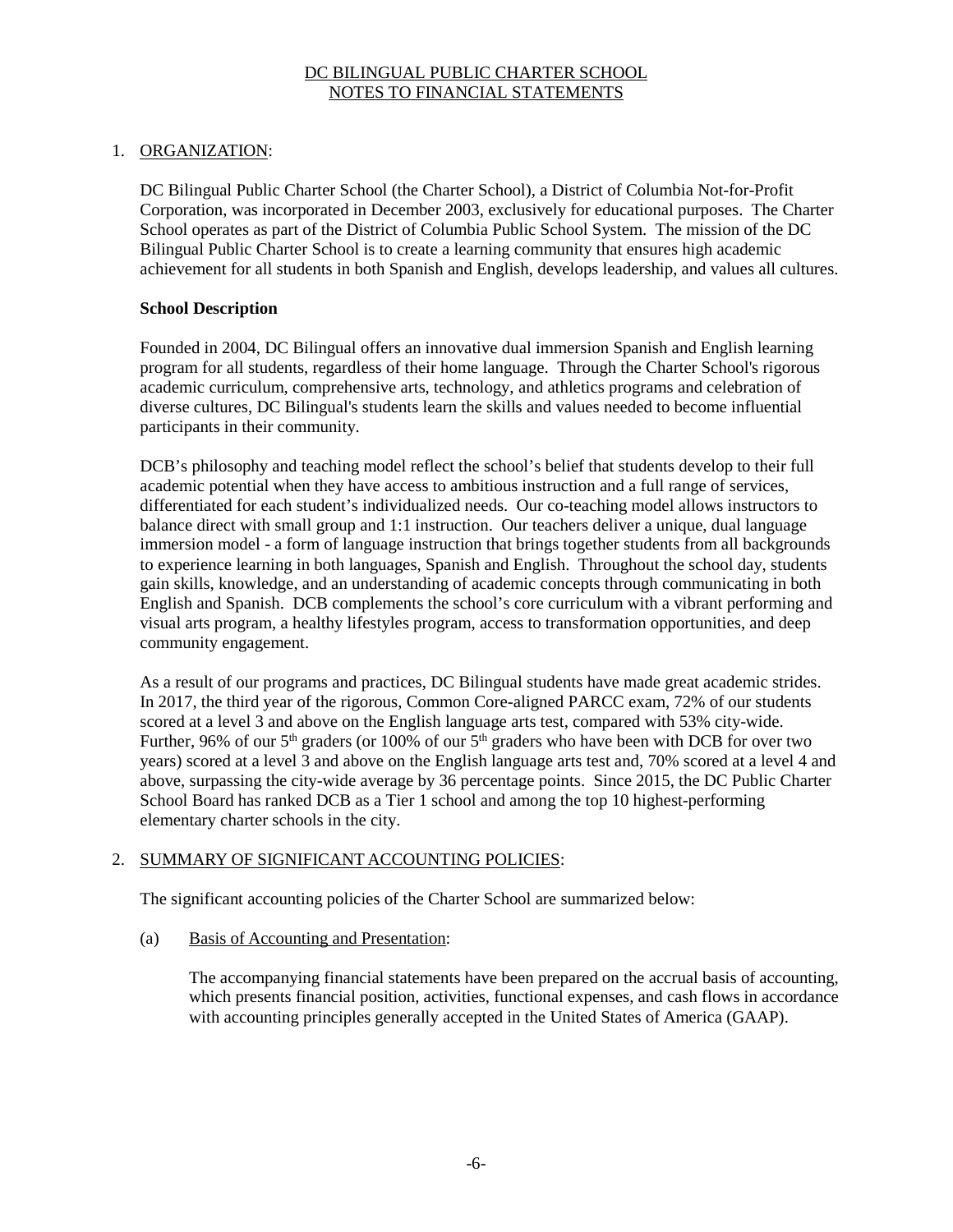### 2. SUMMARY OF SIGNIFICANT ACCOUNTING POLICIES: (Continued)

### (b) Revenue Recognition:

#### **Contributions**

The Charter School has adopted Financial Accounting Standards Board ASC No. 958-605-25, *Accounting for Contributions Received and Contributions Made.* As such, contributions are recognized as revenue when they are received or unconditionally pledged.

All contributions are available for unrestricted use unless specifically restricted by the donor. Contributions and promises to give with donor imposed conditions are recognized as unrestricted support when the conditions on which they depend are substantially met. Contributions and promises to give with donor imposed restrictions are reported as temporarily restricted support. Unconditional promises to give due in the next year are recorded at their net realizable value. An allowance for uncollectible contributions receivable is provided based upon management's judgement, including such factors as prior collection history and type of contribution.

The Charter School reports gifts of equipment as unrestricted support unless explicit donor stipulations specify how the donated assets must be used. The Charter School reports expirations of donor restrictions when the donated or acquired assets are placed in service.

#### **Federal and Charter School Funding**

The Charter School receives a student allocation from the District of Columbia as well as federal funding to cover the cost of academic expenses. The student allocation is on a per pupil basis and includes the academic year funding, special education funding, and a facilities allotment. The Charter School recognized this funding in the year in which the school term is conducted. Funding received in advance of the school term is recorded as a refundable advance.

Federal entitlements are recognized based on the allowable costs incurred.

### **Auctions - Gifts-in-Kind**

The Charter School held an auction of donated non-cash assets referred to as gifts-in-kind during the year ended June 30, 2017. The gifts-in-kind are recognized at fair value at the time of donation. The difference between the amount received for these items from the winning bidder and the fair value of the gifts-in-kind when originally contributed to the Charter School, is adjusted either upwards or downwards to contribution revenue.

(c) Corporate Taxes:

The Charter School is exempt from federal and district income taxes (other than on unrelated business income) under the provisions of Section  $501(c)(3)$  of the Internal Revenue Code and similar state income tax laws. Accordingly, no provisions for income taxes have been provided for in the accompanying financial statements.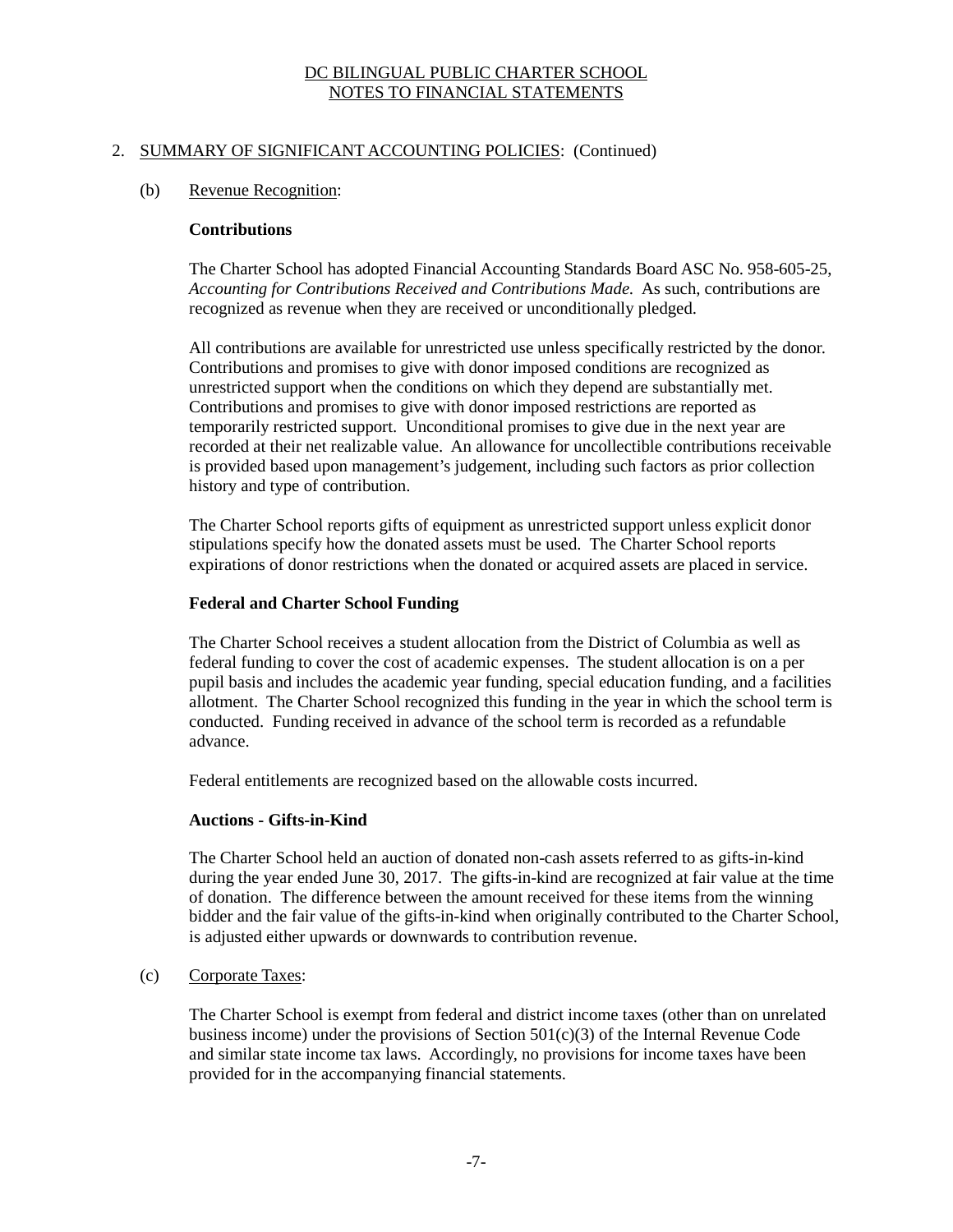### 2. SUMMARY OF SIGNIFICANT ACCOUNTING POLICIES: (Continued)

### (c) Corporate Taxes: (Continued)

The Charter School has been classified as other than a private foundation under Section  $509(a)(1)$  of the Internal Revenue Code and accordingly contributions qualify as a charitable tax deduction by the contributor under Section  $170(b)(i)(A)(ii)$ . The Charter School did not have any net unrelated business income for the years ended June 30, 2017 and 2016.

The Charter School is also exempt from District of Columbia sales and use taxes.

(d) Grants:

Grant revenues are received primarily from Federal agencies and the District of Columbia. These grants are subject to financial and compliance audits by the grantor agencies. Such audits could result in a request for reimbursement by the agency for expenditures disallowed under the terms and conditions of the appropriate grantor. No provision for possible adjustments for disallowed costs has been made in the accompanying financial statements, as management believes any such adjustment would not have a material effect on the financial statements.

Cash receipts in excess of costs incurred for grants are reflected as refundable advances until they are expended for the purpose of the grant, at which time they are recognized as unrestricted support. Costs incurred in excess of cash received are reflected as grants receivable.

(e) Net Assets:

The Charter School has adopted Financial Accounting Standards Board ASC No. 958-205-05, *Financial Statements of Not-for-Profit Organizations*. Under FASB ASC No. 958-205-05, the Charter School is required to report information regarding its financial position and activities according to three classes of net assets.

Net assets and revenues, expenses, gains, and losses are classified based on the existence or absence of donor-imposed restrictions. Accordingly, net assets of the Charter School and changes therein are classified and reported as follows:

### **Unrestricted Net Assets**

Net assets that are not subject to donor-imposed restrictions and over which the Board of Trustees has discretionary control. This classification includes net assets subject to donorimposed conditions, which have been met in the current year and net assets subject to donorimposed restrictions that have been released from restrictions.

### **Temporarily Restricted Net Assets**

Net assets subject to donor-imposed restrictions that may or will be met, either by actions of the Charter School and/or the passage of time. When a restriction expires, temporarily restricted net assets are reclassified to unrestricted net assets and reported in the statement of activities as net assets released from restrictions.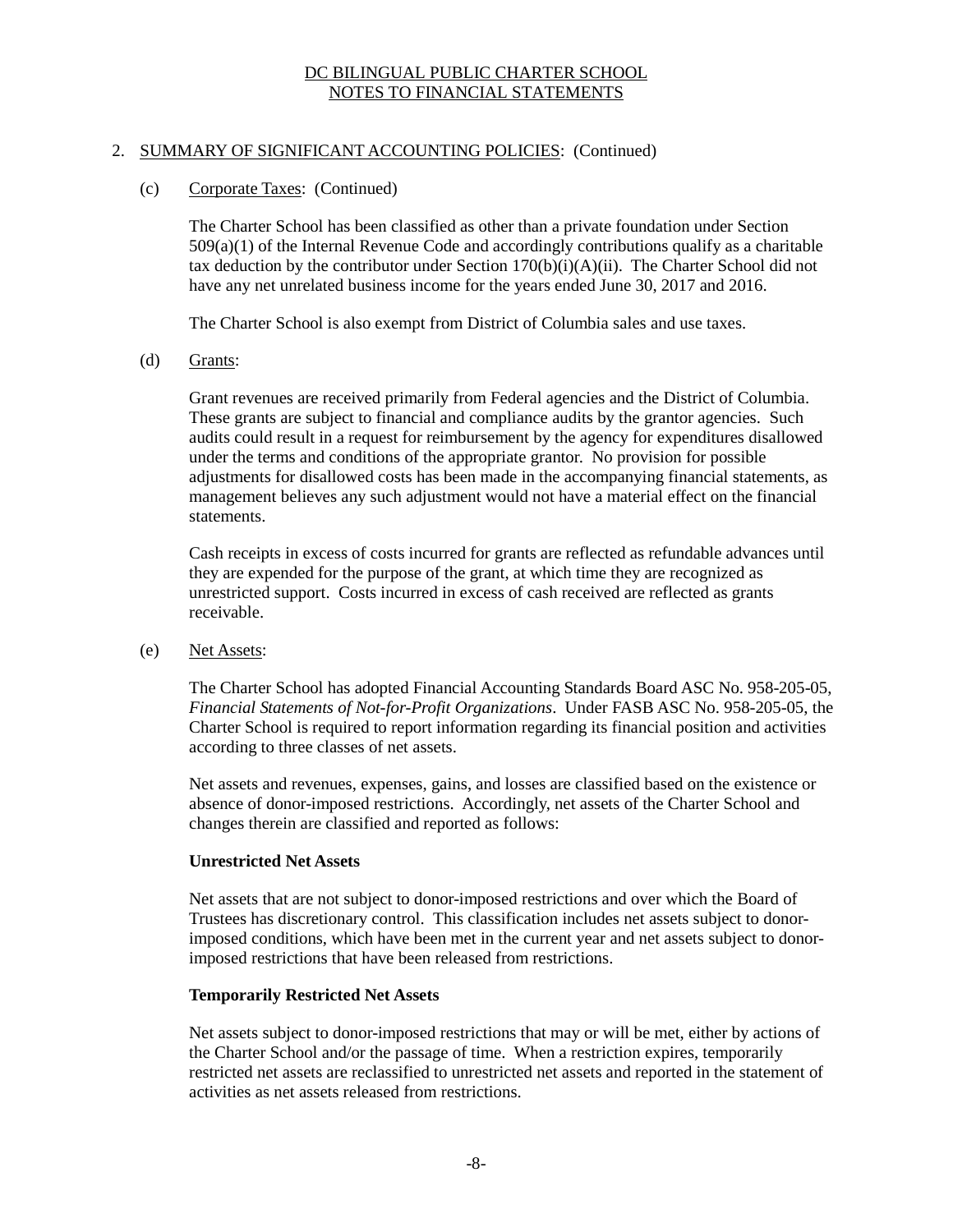### 2. SUMMARY OF SIGNIFICANT ACCOUNTING POLICIES: (Continued)

(e) Net Assets: (Continued)

#### **Temporarily Restricted Net Assets** (Continued)

Temporarily restricted net assets were available at year end for the following programs:

|                                      | June 30, 2017 | June 30, 2016 |       |  |
|--------------------------------------|---------------|---------------|-------|--|
| Fight for Children/Joe's Champs      | \$<br>27,074  | \$            |       |  |
| Lowe's - Expanding Our School Garden |               |               |       |  |
| to Feed Our Families                 | 3,390         |               |       |  |
| Flamboyan                            | 2,861         |               |       |  |
| <b>Action for Healthy Kids</b>       | 1,146         |               | 2,400 |  |
| Kids Cook Monday Grant               | 171           |               |       |  |
| The Nature Conservancy               |               |               | 957   |  |
| <b>Common Threads</b>                |               |               | 18    |  |
| Total                                | 34.642        |               | 3.375 |  |

Net assets were released from donor restrictions by incurring expenses satisfying the restricted purpose, the passage of time, or by the occurrence of events specified by donors for the following programs:

|                                 | June 30, 2017 |               | June 30, 2016 |        |
|---------------------------------|---------------|---------------|---------------|--------|
| Flamboyan                       | \$            | 22,111        | \$            |        |
| Renovations                     |               | 17,624        |               |        |
| Fight for Children/Joe's Champs |               | 15,881        |               | 30,000 |
| Clubs/Field Trips               |               | 9,473         |               | 10,189 |
| The Nature Conservancy          |               | 2,957         |               | 1,043  |
| <b>Action for Healthy Kids</b>  |               | 2,454         |               |        |
| <b>Imagination Stage</b>        |               | 385           |               |        |
| <b>National Building Museum</b> |               | 370           |               | 370    |
| Kids Cook Monday Grant          |               | 329           |               |        |
| PK3                             |               | 50            |               |        |
| <b>Common Threads</b>           |               | 18            |               | 426    |
| <b>Playground Renovation</b>    |               |               |               | 10,771 |
| <b>Total Released</b>           |               | <u>71,652</u> |               |        |

#### **Permanently Restricted Net Assets**

Net assets subject to donor-imposed stipulations require the net assets be maintained permanently by the Charter School. Generally, the donors of these assets permit the use of all or part of the income earned on any related investments for general or specific purposes. The Charter School did not have any permanently restricted net assets as of June 30, 2017 or 2016.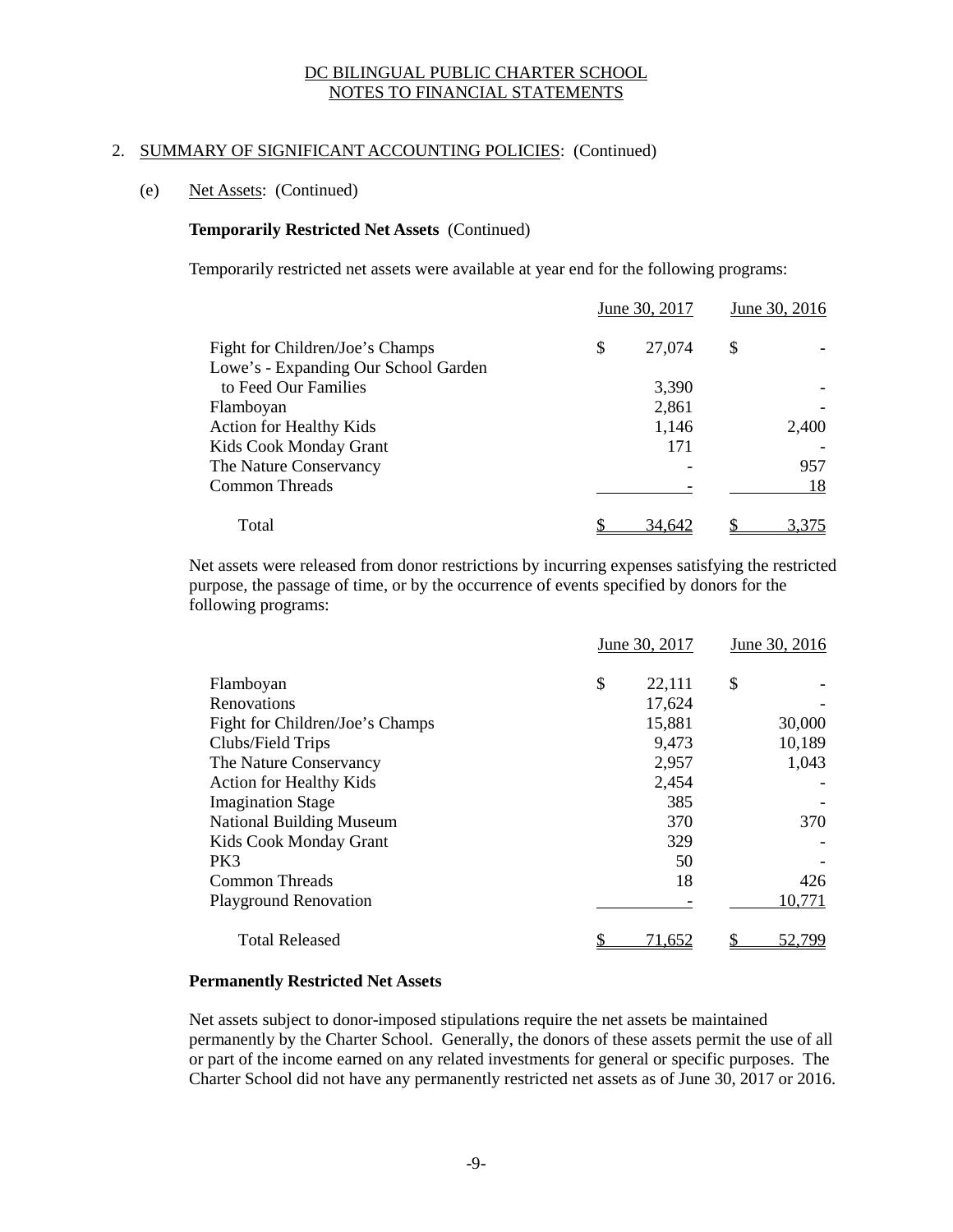# 2. SUMMARY OF SIGNIFICANT ACCOUNTING POLICIES: (Continued)

### (f) Donated Services and Materials:

Donated services and materials are recognized as contributions in accordance with FASB ASC 958, *Accounting for Contributions Received and Contributions Made*, if the services received create or enhance nonfinancial assets or require specialized skills, and are provided by individuals possessing those skills, and would typically need to be purchased if not provided by donation. Contributed services and promises to give services that do not meet the above criteria are not recognized. The time contributed by the Board of Trustees is uncompensated and is not reflected as donated services. In-kind contributions are recorded in the statement of activities at estimated fair value and recognized as revenue and expense (or an asset) in the period they are received.

The estimated value of donated services and materials has been recorded in the financial statements as follows:

|                              | June 30, 2017 |   | June 30, 2016 |
|------------------------------|---------------|---|---------------|
| Marketing and Other Services | \$<br>8,325   | S | 4,060         |
| <b>Legal Services</b>        |               |   | 40,000        |
| Artwork                      |               |   | 4,100         |
| <b>Bookcases</b>             |               |   | 2,250         |
| Other                        |               |   | 6,538         |
| Total                        | 8.325         |   | 56.948        |

### (g) Functional Expense Allocation Policies and Procedures:

Management has elected to prepare a schedule of functional expenses that is presented as supplemental information to the financial statements. The schedule of functional expenses presents an allocation of each expense category between program services, general and administrative, and fundraising activities. Program service costs pertain to educating students. General and administrative costs pertain to supporting activities. Fundraising costs relate to fundraising activities such as special events, fundraisers and the soliciting of contributions.

Management has established functional expense allocation policies and procedures based on a reasonable analysis of cost drivers and reasonable allocation estimates based on financial results and industry standards.

Direct costs, where identifiable, are allocated in whole to the appropriate functional category. Direct student expenses (textbooks, materials, instructional supplies, assessment material, contract educational services, and field trips) are allocated entirely to program services.

Personnel expenses for salaries are allocated based on job descriptions and management estimates of time spent on particular activities. All other personnel expenses (employee benefits, payroll taxes, staff development) are allocated based on the weighted average allocation of the direct salaries.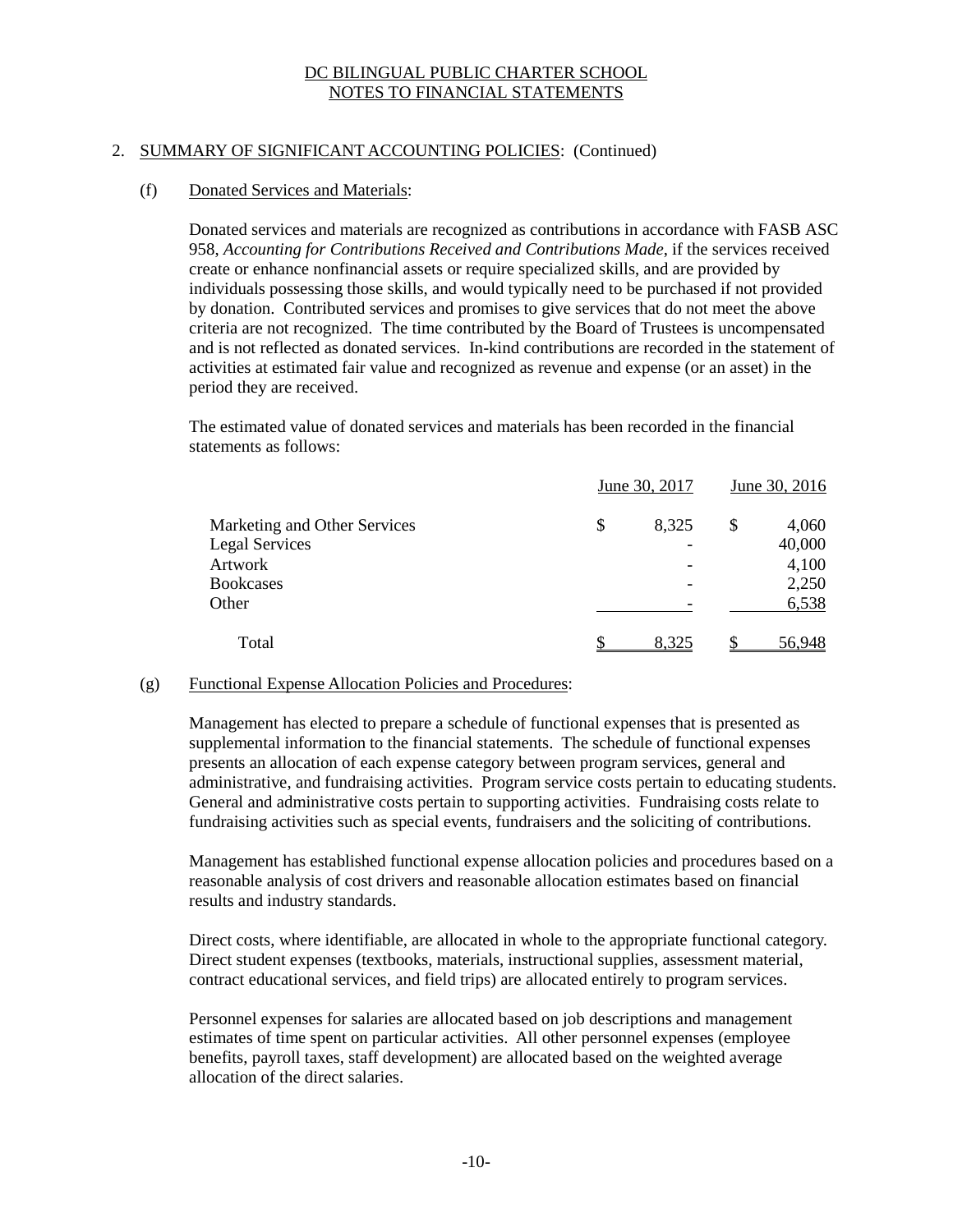### 2. SUMMARY OF SIGNIFICANT ACCOUNTING POLICIES: (Continued)

#### (g) Functional Expense Allocation Policies and Procedures: (Continued)

For other expenses where it would not be appropriate to designate the entire amount as a program service cost, general and administrative cost, or fundraising cost, the allocation formula for personnel expenses is utilized for cost allocation purposes.

#### (h) Use of Estimates:

The preparation of financial statements in conformity with accounting principles generally accepted in the United States of America requires management to make estimates and assumptions that affect the reported amounts of assets, liabilities, the disclosure of contingent assets and liabilities at the date of the financial statements, and the reported amounts of support and revenues and expenses during the reporting period. Actual results could differ from those estimates.

#### (i) Recognition of Salary Expense:

Salary expense is recognized in the year the service is rendered, which coincides with the academic year. Salaries unpaid at June 30 are recognized as expense and accrued salaries.

#### (j) Fair Value of Certain Financial Instruments:

Some of the Charter School's financial instruments are not measured at fair value on a recurring basis but nevertheless are recorded at amounts that approximate fair value due to their liquid or short-term nature. Such accounts include cash, accounts receivable, prepaid expenses, accounts payable, and accrued expenses.

### (k) Reclassifications:

Certain accounts in the prior year financial statements have been reclassified for comparative purposes to conform with the presentation in the current year financial statements. These reclassifications had no effect on the change in the net assets or total net assets from the prior years.

### 3. ACCOUNTING FOR UNCERTAIN TAX POSITIONS:

Accounting principles generally accepted in the United States of America provide consistent guidance for the accounting for uncertainty in income taxes recognized in the Charter School's financial statements and prescribe a threshold of "more likely than not" for recognition of tax positions taken or expected to be taken in a tax return. The DC Bilingual Public Charter School performed an evaluation of uncertain tax positions for the year ended June 30, 2017, and determined that there were no matters that would require recognition in the financial statements or that may have any effect on its tax-exempt status. As of June 30, 2017, the statute of limitations for tax years 2013 through 2015 remains open with the U.S. federal jurisdiction or the District and various states and local jurisdictions in which the Charter School files tax returns. It is the Charter School's policy to recognize interest and/or penalties related to uncertain tax positions, if any, in income tax expense. As of June 30, 2017, the Charter School had no accruals for interest and/or penalties.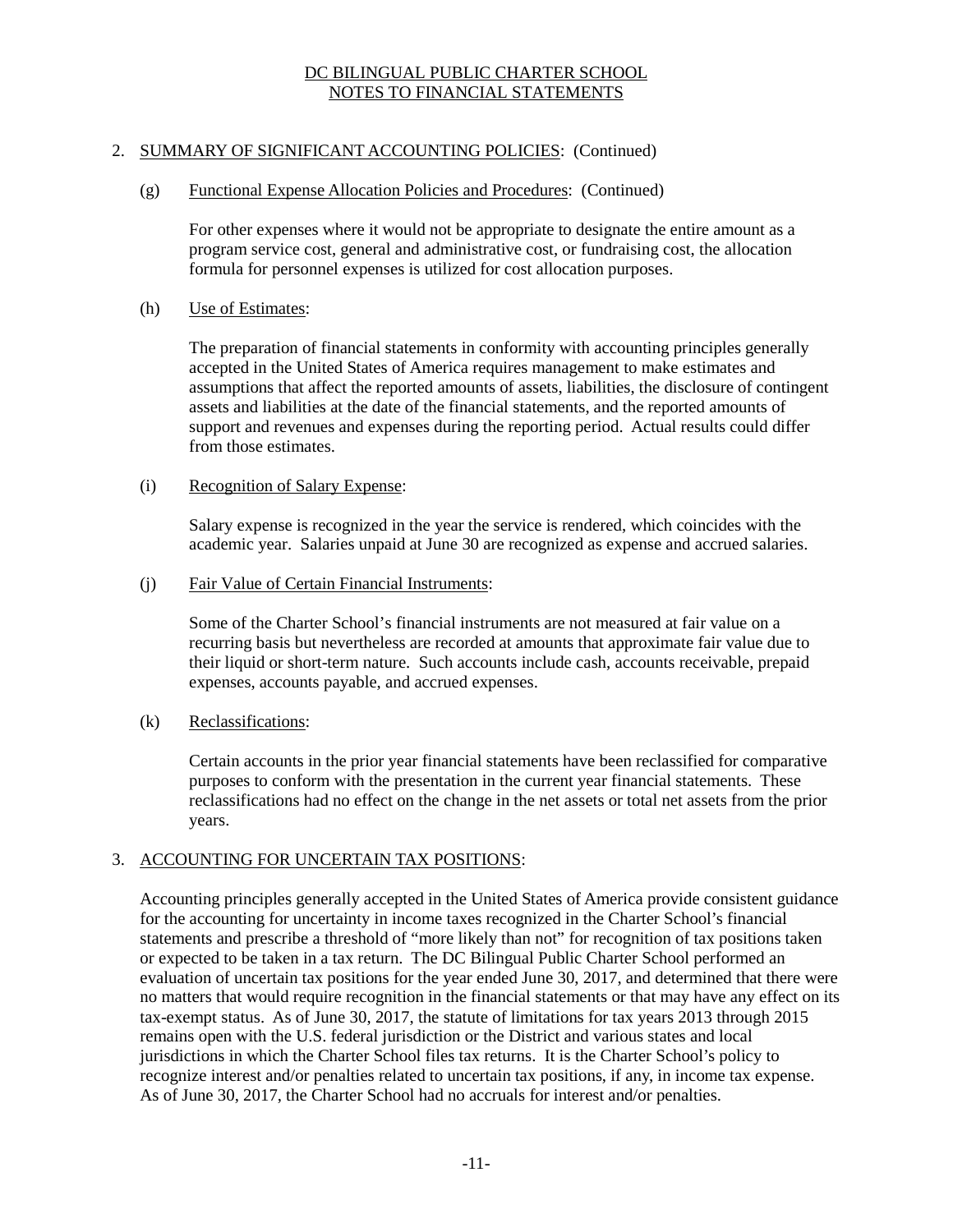### 4. CASH AND CASH EQUIVALENTS:

Cash and Cash Equivalents at June 30, 2017 and 2016 totaled \$1,554,468 and \$1,217,395, respectively, and consisted of the following:

|                                      | June 30, 2017   | June 30, 2016   |  |  |
|--------------------------------------|-----------------|-----------------|--|--|
| Checking Account                     | 1,540,652       | 1,206,428<br>\$ |  |  |
| <b>Savings Account</b><br>Petty Cash | 10,017<br>3,799 | 10,007          |  |  |
| Cash on Hand                         |                 | 960             |  |  |
| Total                                | 1,554,468       | 1.217.395       |  |  |

For purposes of the cash flow statement and financial statement presentation, cash and cash equivalents are short term, highly liquid investments with maturities of three months or less.

The Charter School maintains its operating funds in two separate financial institutions. These checking accounts are covered under the Federal Deposit Insurance Corporation (FDIC) Program. Federal Deposit Insurance Corporation Insurance coverage is \$250,000 per account category. Deposits held in non-interest-bearing transaction accounts are aggregated with any interest-bearing deposits and the combined total insured up to \$250,000.

As of June 30, 2017 and 2016, \$1,183,957 and \$864,994, respectively, of the bank balance was deposited in excess of Federal Deposit Insurance Corporation limits. Due to increased cash flows at certain times during the year, the amount of funds at risk may have been greater than at year end. The Charter School was at risk for funds held in excess of the insured amounts. The Charter School has not experienced any losses related to these accounts and does not believe it is exposed to any significant credit risk on cash and cash equivalents.

### 5. ACCOUNTS, GRANTS AND PROMISES RECEIVABLE:

### **Accounts and Grants Receivable**

Accounts and grants receivable are current and considered to be fully collectible by management. Balances as of June 30, 2017 and 2016 consisted of the following:

|                                                                                                | June 30, 2017                          |   | June 30, 2016             |
|------------------------------------------------------------------------------------------------|----------------------------------------|---|---------------------------|
| <b>Accounts Receivable</b>                                                                     |                                        |   |                           |
| Per Pupil Funding<br>Medicaid - School Based Services<br><b>Student Activity Fees</b><br>Other | \$<br>48,696<br>1,837<br>175<br>53,654 | S | 50.764<br>6,451<br>54,543 |
| Total                                                                                          | 104.362                                |   |                           |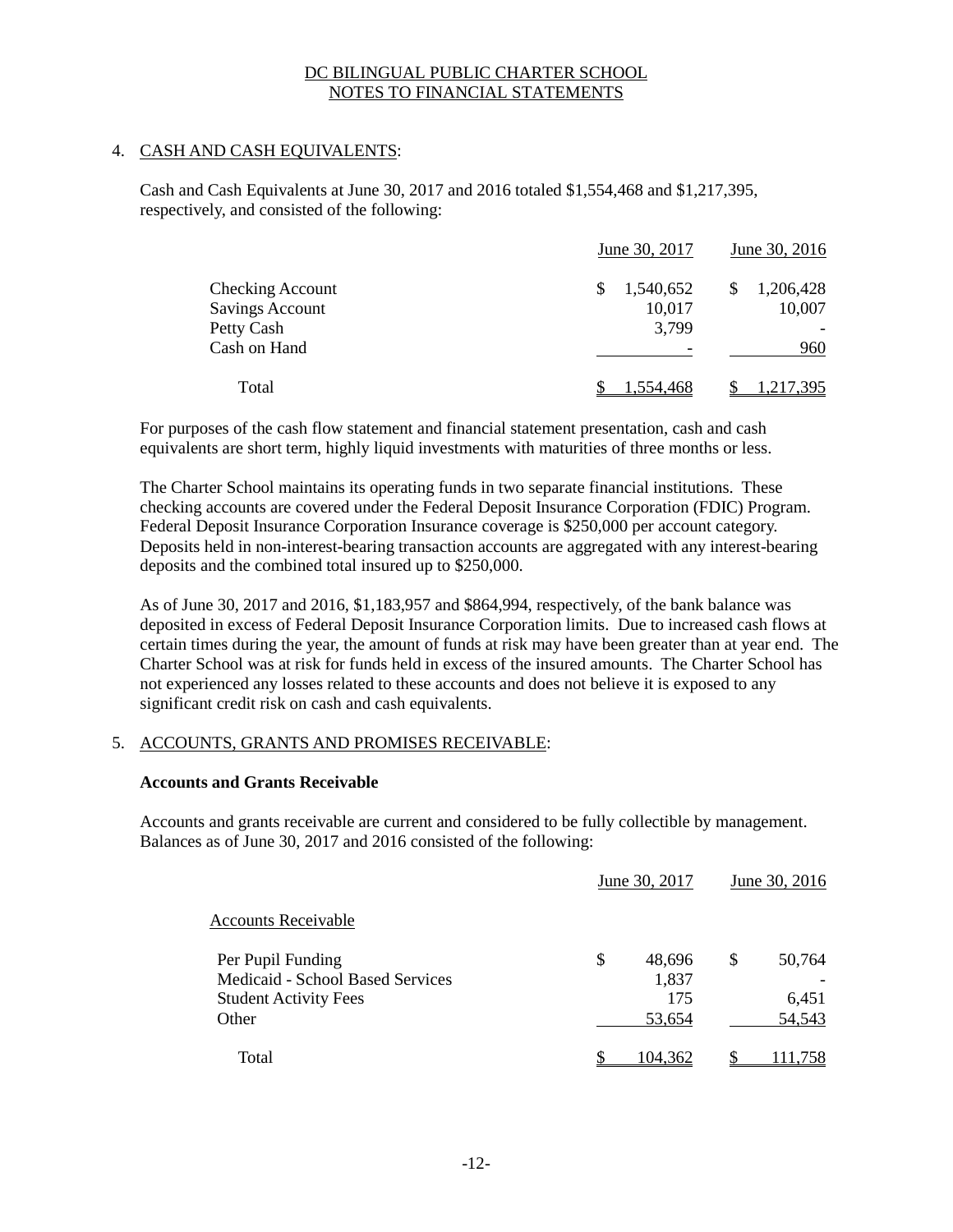### 5. ACCOUNTS, GRANTS AND PROMISES RECEIVABLE: (Continued)

### **Accounts and Grants Receivable** (Continued)

|                                                    |   | June 30, 2017 |   | June 30, 2016 |
|----------------------------------------------------|---|---------------|---|---------------|
| Grants Receivable                                  |   |               |   |               |
| National School Lunch and Breakfast Programs       | S | 40.489        | S | 15,155        |
| E-Rate                                             |   | 25,356        |   |               |
| No Child Left Behind - Entitlement Funds           |   | 9,735         |   | 13,938        |
| Fresh Fruits and Vegetables Program                |   | 6,333         |   | 4,414         |
| <b>Healthy Schools Act</b>                         |   | 2,769         |   | 1,012         |
| Scholarship for Opportunity and Results Act (SOAR) |   | 840           |   | 119,442       |
| Special Education, IDEA 611, Grants to Local       |   |               |   |               |
| <b>Education Agencies</b>                          |   | 140           |   | 69            |
| Total                                              |   | 85.662        |   | 54.030        |

The Charter School's accounts and grants receivable consists of unsecured amounts due from funding sources whose ability to pay is subject to changes in general economic conditions. Because the Charter School does not require collateral, it is at credit risk for amounts owed to it throughout the year and at year end.

Accounts and grants receivables are recorded when billed or accrued and reported net of an allowance for doubtful accounts, if any. Management provides for probable uncollectible amounts through bad debt expense and only after reasonable collection efforts have been exhausted. Management believes that no allowance for doubtful accounts is required at June 30, 2017 and 2016.

Trade receivables related to program service fees (activity fees, before and after care, etc.) are recognized as revenue at the time the program activity has occurred. Trade receivables are written off as uncollectible when payment has not been received after 180 days.

### **Promises Receivable**

Contributions are recognized when a donor makes a promise to give that is, in substance, unconditional. Promises to give represent amounts committed by donors that have not been received by the Charter School. The Charter School uses the allowance method to determine uncollectible promises to give. Balances at year end consisted of the following:

|                                          | June 30, 2017 | June 30, 2016 |
|------------------------------------------|---------------|---------------|
| Promises - Purpose Restricted<br>General | 28,052        | 305           |
| <b>Total Promises Receivable</b>         |               |               |

The above unconditional promises are due to be received within the next year.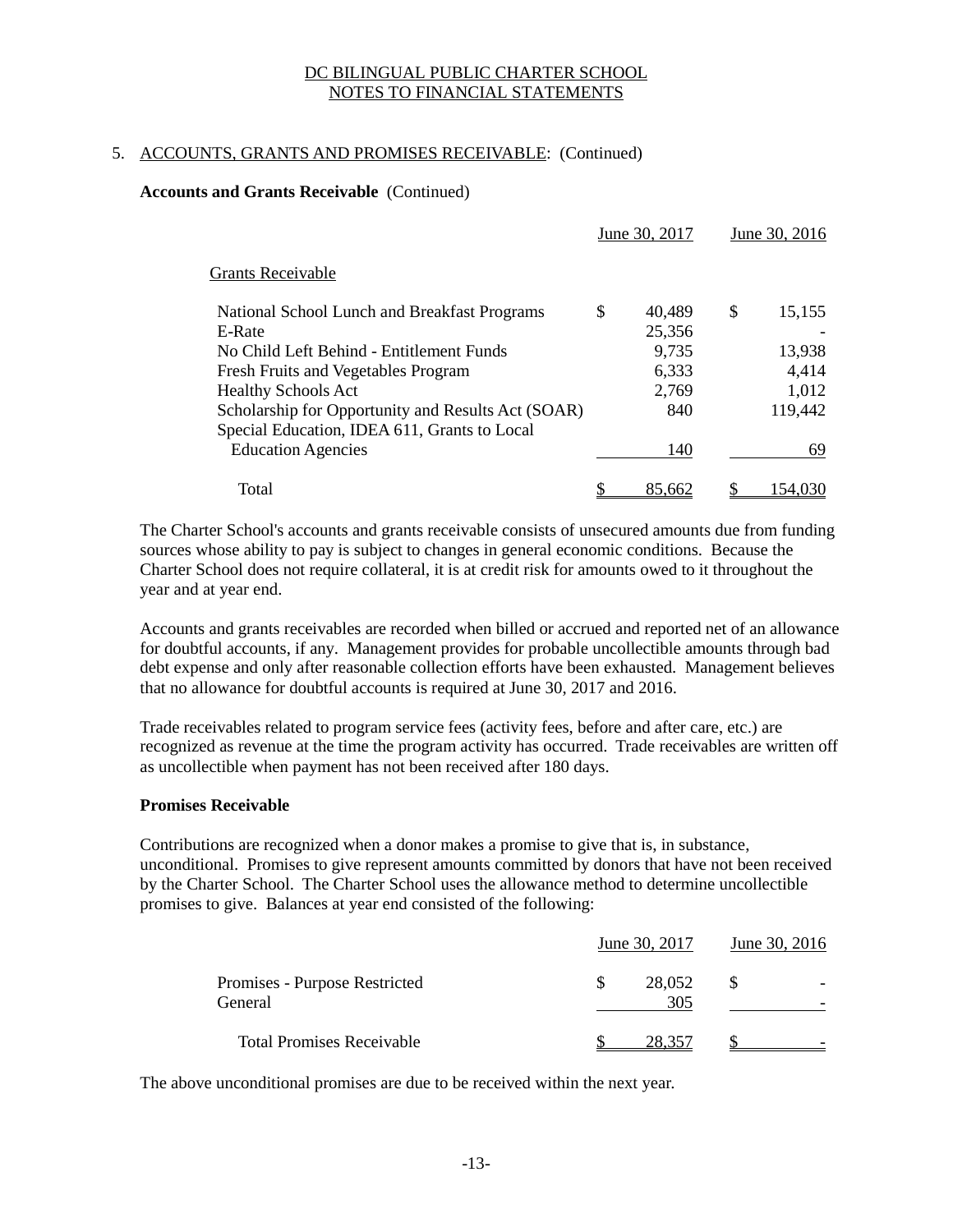### 6. FIXED ASSETS:

Furniture, equipment and textbooks are recorded at cost, or in the case of contributed property at the fair market value at the date of contribution. If an expenditure in excess of \$1,000 results in an asset having an estimated useful life which extends substantially beyond the year of acquisition, the expenditure is capitalized at cost and depreciated over the estimated useful lives of the assets. When assets are retired, or otherwise disposed of, the cost and related accumulated depreciation is removed from the accounts and any resulting gain or loss is reflected as income for the period. Depreciation has been provided on the straight-line method over the estimated useful lives of the assets. Depreciation expense for the years ended June 30, 2017 and 2016 was \$89,349 and \$58,605, respectively. Maintenance and repairs are charged to expenses as incurred.

Major classifications of fixed assets and their estimated useful lives are as summarized below:

| June 30, 2017                                                                               |                                   |                                              |                                 |                                            |
|---------------------------------------------------------------------------------------------|-----------------------------------|----------------------------------------------|---------------------------------|--------------------------------------------|
|                                                                                             | Depreciable<br>Life               | Cost                                         | Accumulated<br>Depreciation     | Net Book<br>Value                          |
| Furniture and Equipment<br>Computer Equipment<br>Website<br><b>Construction in Progress</b> | 3-7 Years<br>3-5 Years<br>3 Years | \$<br>223,704<br>199,304<br>2,505<br>593,875 | \$<br>130,386<br>105,398<br>347 | \$<br>93,318<br>93,906<br>2,158<br>593,875 |
| Total                                                                                       |                                   | \$<br>1,019,388                              | 236,131                         | 783,257                                    |
| June 30, 2016                                                                               | Depreciable<br>Life               | Cost                                         | Accumulated<br>Depreciation     | Net Book<br>Value                          |
| Furniture and Equipment<br>Computer Equipment                                               | 3-7 Years<br>3 Years              | \$<br>289,988<br>175,197                     | \$<br>180,078<br>40,449         | \$<br>109,910<br>134,748                   |
| Total                                                                                       |                                   | \$<br>465,185                                | \$<br><u>220,527</u>            | \$<br><u>244,658</u>                       |

# 7. CAPITAL LEASE PAYABLE:

During the year ended June 30, 2016, the Charter School entered into a capital lease for the purchase of two photocopiers. The amount financed on the capital lease was \$90,032, payable over 60 months with a monthly payment of \$1,741. Maturity is scheduled for August 31, 2020. Interest expense was \$4,155 and \$4,207 for the years ended June 30, 2017 and 2016, respectively, using an implicit rate of 6%. The lease is secured by the photocopiers, which cost \$90,032, and is presented as part of Fixed Assets. For the years ended June 30, 2017 and 2016, depreciation expense in the amount of \$18,006 and \$13,505, respectively, on the photocopiers has been included in depreciation expense. Accumulated depreciation was \$31,511 and \$13,505 at June 30, 2017 and 2016, respectively. The balance of the capital lease was \$60,102 and \$76,834 at June 30, 2017 and 2016, respectively.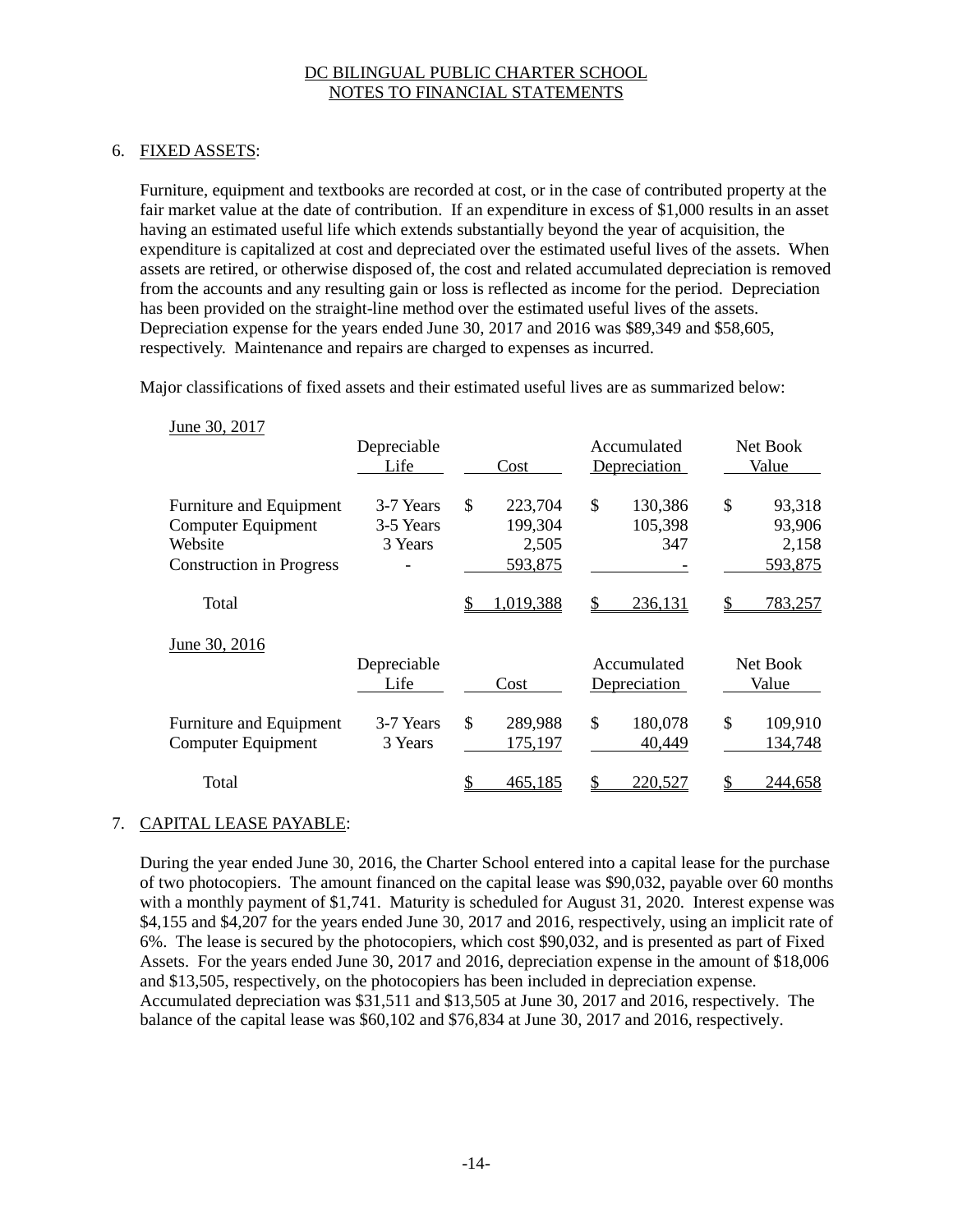### 7. CAPITAL LEASE PAYABLE: (Continued)

The Charter School is committed under the capital lease to make future minimum payments as follows:

| Year Ending June 30,                       |    | Total  |   | Principal |    | Interest |  |
|--------------------------------------------|----|--------|---|-----------|----|----------|--|
| 2018                                       | \$ | 20,887 | S | 17,764    | \$ | 3,123    |  |
| 2019                                       |    | 20,887 |   | 18,860    |    | 2,027    |  |
| 2020                                       |    | 20,887 |   | 20,023    |    | 864      |  |
| 2021                                       |    | 3,481  |   | 3,455     |    | 26       |  |
| <b>Total Future Minimum Lease Payments</b> |    | 66.142 |   | 60,102    |    | 6,040    |  |

### 8. LINE OF CREDIT:

On July 23, 2015, the Charter School entered into a variable rate revolving \$500,000 line of credit arrangement with United Bank. The purpose of the line of credit is to provide short-term working capital, including relocation expenses. The line is collateralized with a first priority interest on all corporate assets of the Charter School and an assignment of the Charter School's facilities allowance. The line is payable on demand and calls for monthly interest payments at a rate floating monthly at the prevailing 30 day LIBOR as published in the Wall Street Journal and subject to a floor of 4.50%. There was no balance outstanding on this credit line as of June 30, 2017.

### 9. DISTRICT OF COLUMBIA PUBLIC CHARTER SCHOOL BOARD CONTRACT:

The Charter School was approved by the District of Columbia Public Charter School Board to operate a charter school in the District of Columbia. The District of Columbia Public Charter School Board (DCPCSB) is responsible for the ongoing oversight of the Charter School's fiscal management and academic acceptability. The contract, dated July 8, 2004, provides for a 15-year charter effective the date of first operation. If not renewed, the charter contract will expire on or about July 8, 2019. The charter contract may be renewed for successive 15-year periods if the DCPSCB deems that the Charter School is in compliance with its charter contract and District statutory provisions. In addition, in accordance with the Charter School Act, the DCPCSB is required to review the DC Bilingual charter every five years, with the next review scheduled for 2018/2019. The DCPCSB may revoke (or not renew) a charter school contract if a school violates applicable law, materially violates the charter contract or fails to meet the student academic achievement expectations set forth in the charter contract. Consequently, management does not anticipate non-renewal or revocation of its charter.

As part of the agreement with the DCPCSB, the Charter School may be charged a public charter school fee, which is not to exceed one percent of the total revenues (less philanthropic and investment revenues) within the annual budget to cover the costs of undertaking the ongoing administrative responsibilities of the Board. For the years ended June 30, 2017 and 2016, the Charter School incurred \$88,941 and \$93,843, respectively, in administrative fees.

The charter contract provides that the Charter School may initially educate up to a predetermined number of students. However, this enrollment limit may be raised upon notification to and acceptance by the DCPCSB. The Charter School enrollment ceiling for the year ended June 30, 2017, was not permitted to be greater than 414 students. Audit enrollment for the 2016/2017 year was 410 students.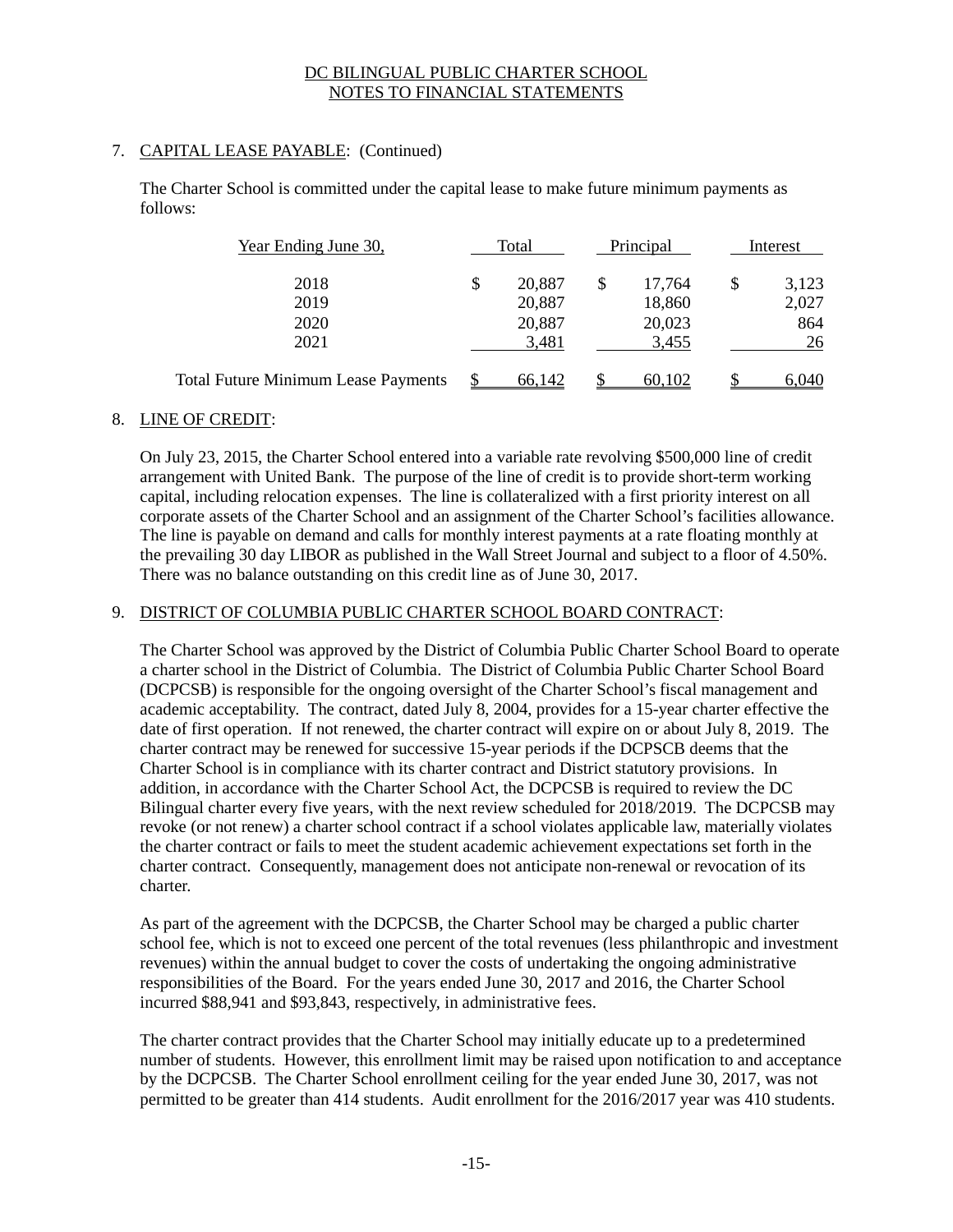### 10. PER-PUPIL FUNDING ALLOCATION:

The Charter School receives local funding from the District of Columbia in the form of per-pupil educational allotments and facility allotments. This funding is based on the equivalent number of full-time students and is determined annually. For the year ended June 30, 2017, the per-student rate ranged from \$9,682 to \$12,974 for the educational allotment and \$3,124 for the facility allotment. For the year ended June 30, 2016, the per-student rate ranged from \$9,492 to \$12,719 for the educational allotment and \$3,124 for the facility allotment. Per-pupil funding for the years ended June 30, 2017 and 2016 was as follows:

|                              | June 30, 2017 |           |   | June 30, 2016 |  |  |
|------------------------------|---------------|-----------|---|---------------|--|--|
| Pre-K - Grade 5              |               | 4,419,639 | S | 4,311,646     |  |  |
| <b>Special Education</b>     |               | 1,064,883 |   | 953,577       |  |  |
| English as a Second Language |               | 792,278   |   | 953,471       |  |  |
| At Risk Students             |               | 332,894   |   | 367,983       |  |  |
| <b>Facilities Allowance</b>  |               | 1,280,840 |   | 1,258,972     |  |  |
| Total                        |               | 7.890.534 |   | 7.845.649     |  |  |

# 11. FEDERAL ENTITLEMENTS AND GRANTS:

During the years ended June 30, 2017 and 2016, the Charter School participated in the following award programs:

|                                                    | June 30, 2017 | June 30, 2016 |
|----------------------------------------------------|---------------|---------------|
| National School Lunch and Breakfast Programs       | 228,425       | 253,799       |
| No Child Left Behind - Entitlement Funds           | 225,214       | 268,150       |
| Scholarship for Opportunity and Results Act (SOAR) | 183,306       | 443,610       |
| Special Education, IDEA 611, Grants to Local       |               |               |
| <b>Education Agencies</b>                          | 42.746        | 87,261        |
|                                                    |               |               |
| Total                                              |               |               |

Federal formula grants are allocations of money to states or their subdivisions in accordance with distribution formulas prescribed by law or administrative regulation, for activities of a continuing nature not confined to a specific project. The Charter School receives federal formula grants under the provisions of the No Child Left Behind Act (NCLB) of 2001, P.L 107-110. NCLB funds are not intended to replace state or local educational funding, but rather, provide additional support to states, LEAs, and schools for specific purposes. Grants are provided by the U.S. Department of Education and passed through the District of Columbia Office of State Superintendent of Education (OSSE). The National School Lunch Program and School Breakfast Program are part of the child nutrition cluster of programs operated by the U.S. Department of Agriculture.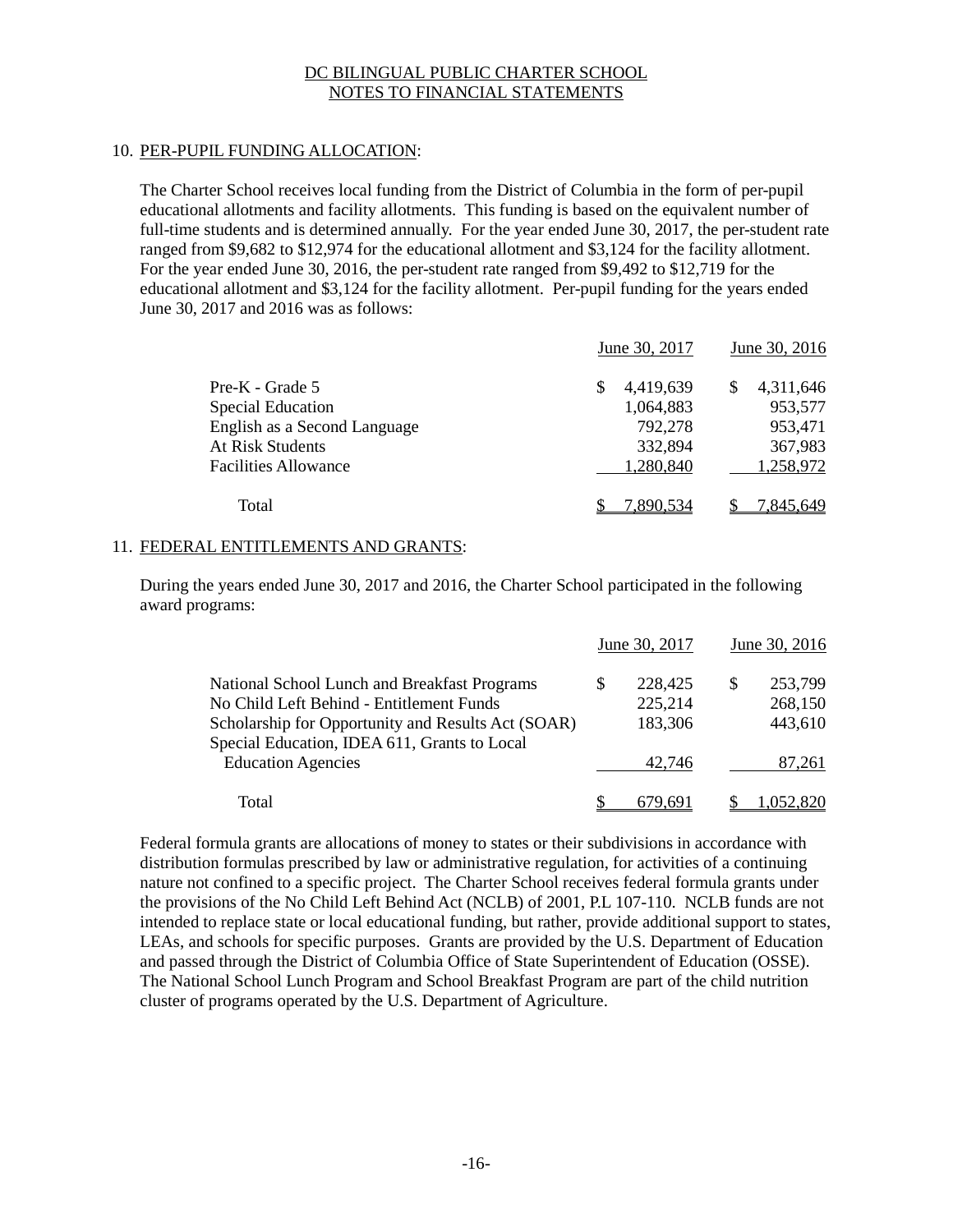### 12. LEASE COMMITMENTS:

### **Building Lease**

In June 2015, The Charter School entered into a license to occupy agreement with the District of Columbia to provide a Public Charter School on the premises at 33 Riggs Road, NE. The terms of this agreement were for a one-year term commencing on July 1, 2015, and expiring June 30, 2016. This agreement was extended for an additional one-year term expiring June 30, 2017. The monthly required payment at June 30, 2017 and 2016 was \$16,617 and \$16,133, respectively. During the years ended June 30, 2017 and 2016, the Charter School incurred \$199,408 and \$193,596, respectively, in licensing fees.

On June 29, 2017, the Charter School signed an amendment to the lease which extended the lease term to the earlier of June 30, 2018, or the date in which the full execution of a long term ground lease for the building occurs. The amendment to the lease calls for monthly payments of \$16,950. Future required minimum lease payments are as follows:

| Year Ended June 30, |         |
|---------------------|---------|
| 2018                | 203,396 |
| Total               | 203.396 |

### **Unsecured Credit Card**

The Charter School utilizes a credit card issued by BB&T for purchases related to the Charter School's activity. The credit card is issued in the name of the Charter School with an unsecured credit limit of \$40,000.

### 13. CONCENTRATIONS:

### **Revenues**

The Charter School receives public funds from the District of Columbia (DC) based on the number of students they enroll according to the Uniform Per Student Funding Formula. This per pupil allocation is supplemented with extra funds for students with special needs. During the years ended June 30, 2017 and 2016, eight-nine percent (89%) and eighty-five percent (85%), respectively, of total support was received from the District of Columbia in the form of per pupil funding.

In addition to the revenue received through the Uniform Per Student Funding, the Charter School receives District and federal grants awarded under the auspices of the U.S. Department of Education (No Child Left Behind and special education), as well as the U.S. Department of Agriculture (Child Nutrition). The Charter School is entitled to receive these funds by virtue of its recognition as a Local Education Agency by the District of Columbia Public Charter School Board (DC PCSB).

The Charter School is limited to enrolling students that are residents of the District of Columbia. As a DC Public Charter School, the Charter School must compete for students against the DC Public School system as well as other DC Public Charter Schools.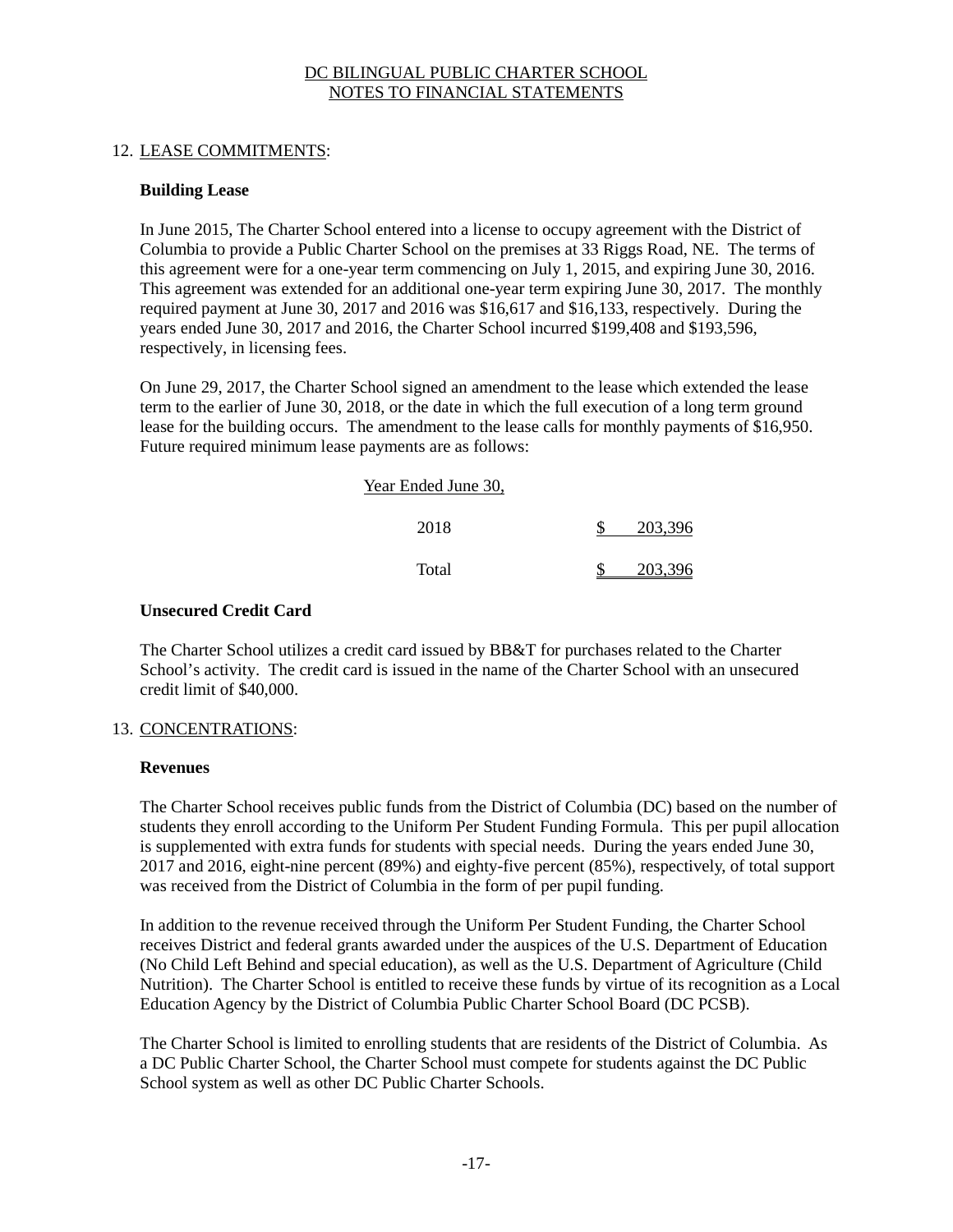### 14. CONTINGENCIES:

The Charter School was granted its charter by the District of Columbia Public Charter School Board, authorized under the District of Columbia School Reform Act of 1995, Public Law 104-134, as amended. The Charter School has no reason to believe that this relationship will be discontinued in the foreseeable future. However, any interruption of this relationship (i.e., the failure to continue this charter authorization or withholding funds) could adversely affect the Charter School's ability to finance ongoing operations.

The Charter School depends on per pupil allocations, grants, and contributions for a significant portion of its revenues. The ability of the sources of revenues to continue giving amounts comparable with prior years may be dependent upon future economic conditions and continued deductibility for income tax purposes of grants and contributions to the Charter School. While the Charter School's Board of Trustees and management believes the Charter School has the resources to continue its programs, its ability to do so, and the extent to which it continues, may be dependent on the above factors.

Laws and regulations governing charter schools are complex and subject to interpretation. The Charter School believes that it is in compliance with all applicable laws and regulations and is not aware of any pending or threatened investigations involving allegations of potential wrongdoing.

The viability of public charter schools and funding for these schools is dependent on the consensus of current and future administrations of the District of Columbia Government. Any future change in dynamics could adversely affect the operations of public charter schools.

### 15. SUBSEQUENT EVENTS:

### **Financial Statement Preparation**

In preparing these financial statements, management has evaluated events and transactions for potential recognition or disclosure through November 30, 2017, the date the financial statements were available to be issued, and has determined that no adjustments are necessary to the amounts reported in the accompanying financial statements.

# **Additional Funding - Washington Teacher's Union Contract**

On October 1, 2017, the City Council approved the Washington Teacher's Union Contract. This contract will result in additional funds to both DC Public Schools and DC Public Charter Schools through an increase in the Uniform per Student Funding Formula. These additional funds result in a 5.9% increase above the original per pupil funding amounts. The Charter School will receive an additional one-time payment during the year ended June 30, 2018 to reflect the increase to the 2017 fiscal year per pupil funding base rate. The amount paid to the Charter School will be calculated based on the final enrollment audit count, supplemental payments and extended school year funding for the year ended June 30, 2017. The 2017 fiscal year base rate will increase by an amount of \$203 over the original base rate of \$9,682 to a revised base rate of \$9,885.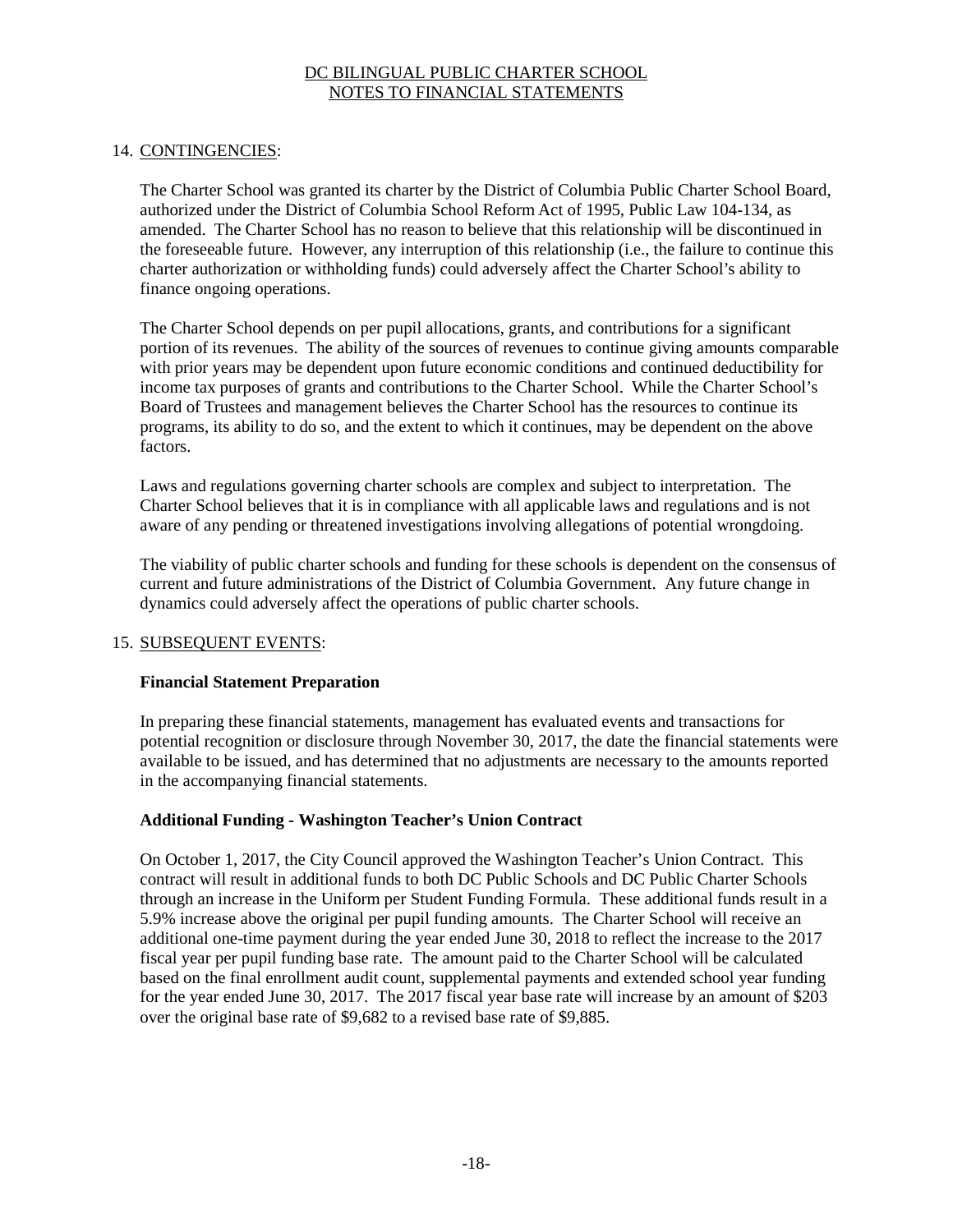### 16. RELATED PARTY TRANSACTIONS:

#### **Management Services Agreement**

In 2004, the Charter School was created by CentroNia, a not for profit organization providing education, professional development and family-support services in a bilingual, multicultural environment.

During the year ended June 30, 2016, CentroNia provided management services to the Charter School and paid personnel costs and certain direct expenses on the Charter School's behalf that were reimbursed to CentroNia. During the year ended June 30, 2016, the Charter School paid management fees of \$125,000 to CentroNia. In addition, the Charter School paid CentroNia \$420,051 for personnel and other direct costs.

On November 9, 2015, the Charter School entered into a mutually binding agreement with CentroNia to terminate the management agreement effective November 16, 2015.

### **Donated Services**

The firm of one of the Charter School's board members provided legal services to the Charter School for which a value of \$40,000 was assigned and recognized in the financial statements during the year ended June 30, 2016.

### **Contributions**

Various board members and employees of the Charter School, organizations for which they are affiliated, and relatives of board members gave contributions to the Charter School in the amount of \$5,017 during the year ended June 30, 2017.

### **Board Members**

Some of the board members have children that are currently enrolled in the DC Bilingual Public Charter School.

#### 17. FUNDRAISING:

During the years ended June 30, 2017 and 2016, expenses incurred for the purpose of fundraising were \$19,311 and \$489, respectively.

### 18. ADVERTISING COSTS:

Advertising costs are expensed when incurred. Advertising activities were conducted for the purpose of promoting open enrollment to the Charter School and to provide outreach to the community. Direct advertising costs in the amount of \$200 and \$16,477 were incurred during the years ended June 30, 2017 and 2016, respectively.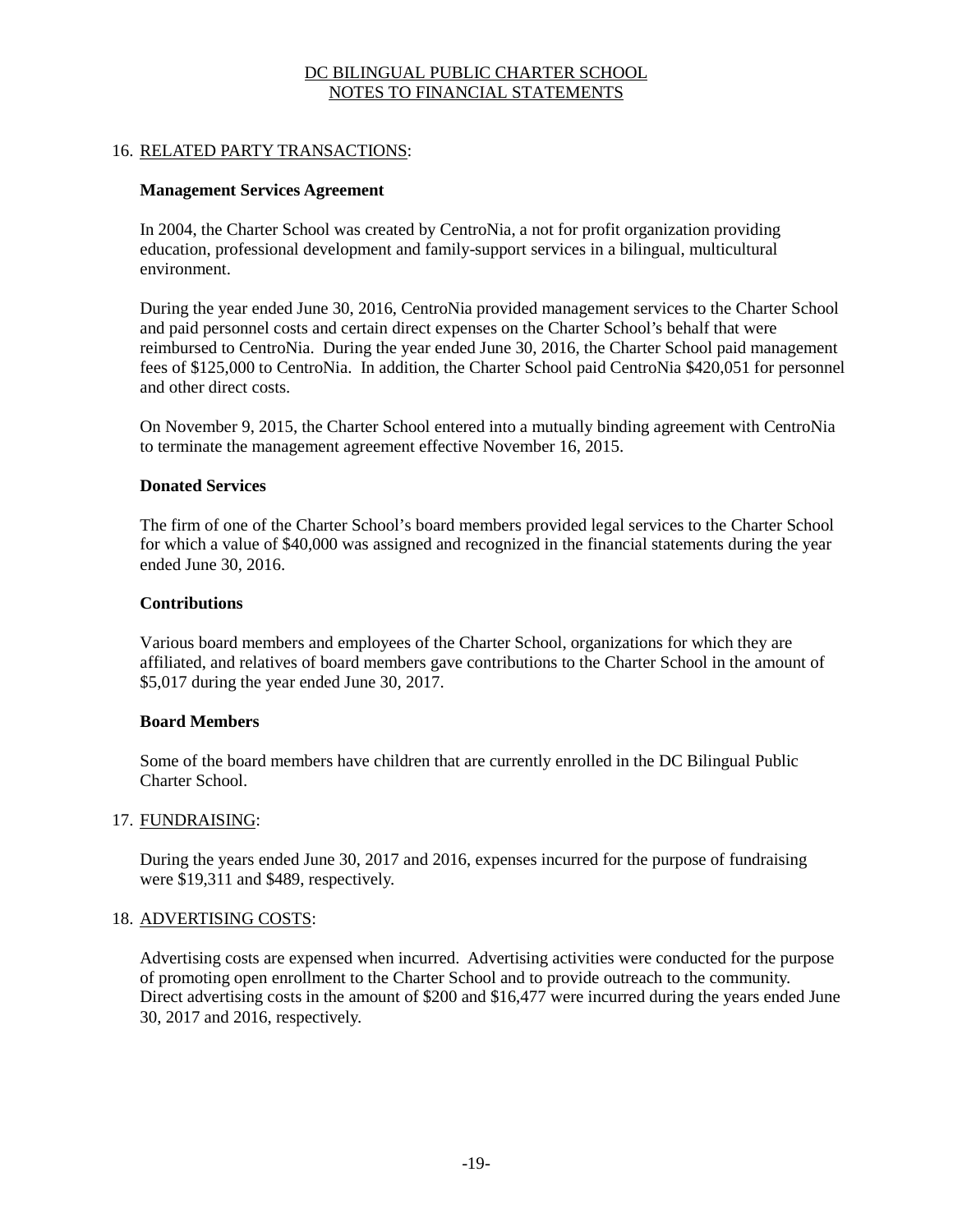### 19. RETIREMENT PLAN:

The Charter School provides pension benefits for its employees through a qualified defined contribution 401(k) retirement plan administered by a third party. All employees, including part-time employees working at least twenty hours per week are eligible to participate in the Plan. The Charter School contributes, at its discretion, an amount up to 3% of eligible compensation for employees who successfully complete the orientation period. Employer contributions for the years ended June 30, 2017 and 2016 totaled \$113,712 and \$30,842, respectively.

### 20. EMPLOYEE BENEFITS:

The cost of payroll taxes and fringe benefits incurred for the years ended June 30, 2017 and 2016 consisted of the following:

|                                          | June 30, 2017 | June 30, 2016 |
|------------------------------------------|---------------|---------------|
| Social Security/Medicare                 | \$<br>347,807 | \$<br>327,742 |
| Health Insurance                         | 199,479       | 146,965       |
| <b>Retirement</b>                        | 113,712       | 30,842        |
| Life and Disability Insurance            | 20,552        | 14,402        |
| Unemployment                             | 26,598        | 25,753        |
| Worker's Compensation                    | 7,729         | 49,160        |
| <b>Benefit Plans Administration Fees</b> | 1,691         |               |
| DeMinimus                                | 21            | 1,380         |
| Total                                    | 717.589       | 596.2         |

### 21. OCCUPANCY COST:

The cost of occupancy for the years ended June 30, 2017 and 2016 consisted of the following:

|                                     | June 30, 2017 | June 30, 2016 |  |  |
|-------------------------------------|---------------|---------------|--|--|
| Rent                                | \$<br>187,408 | \$<br>193,596 |  |  |
| Maintenance and Repairs             | 85,574        | 342,259       |  |  |
| <b>Contracted Building Services</b> | 280,904       | 309,267       |  |  |
| <b>Utilities</b>                    | 143,872       | 141,001       |  |  |
| <b>Real Estate Taxes</b>            |               | 52,220        |  |  |
| <b>Janitorial Supplies</b>          |               | 135           |  |  |
| Total                               | 697.758       | 1.038.478     |  |  |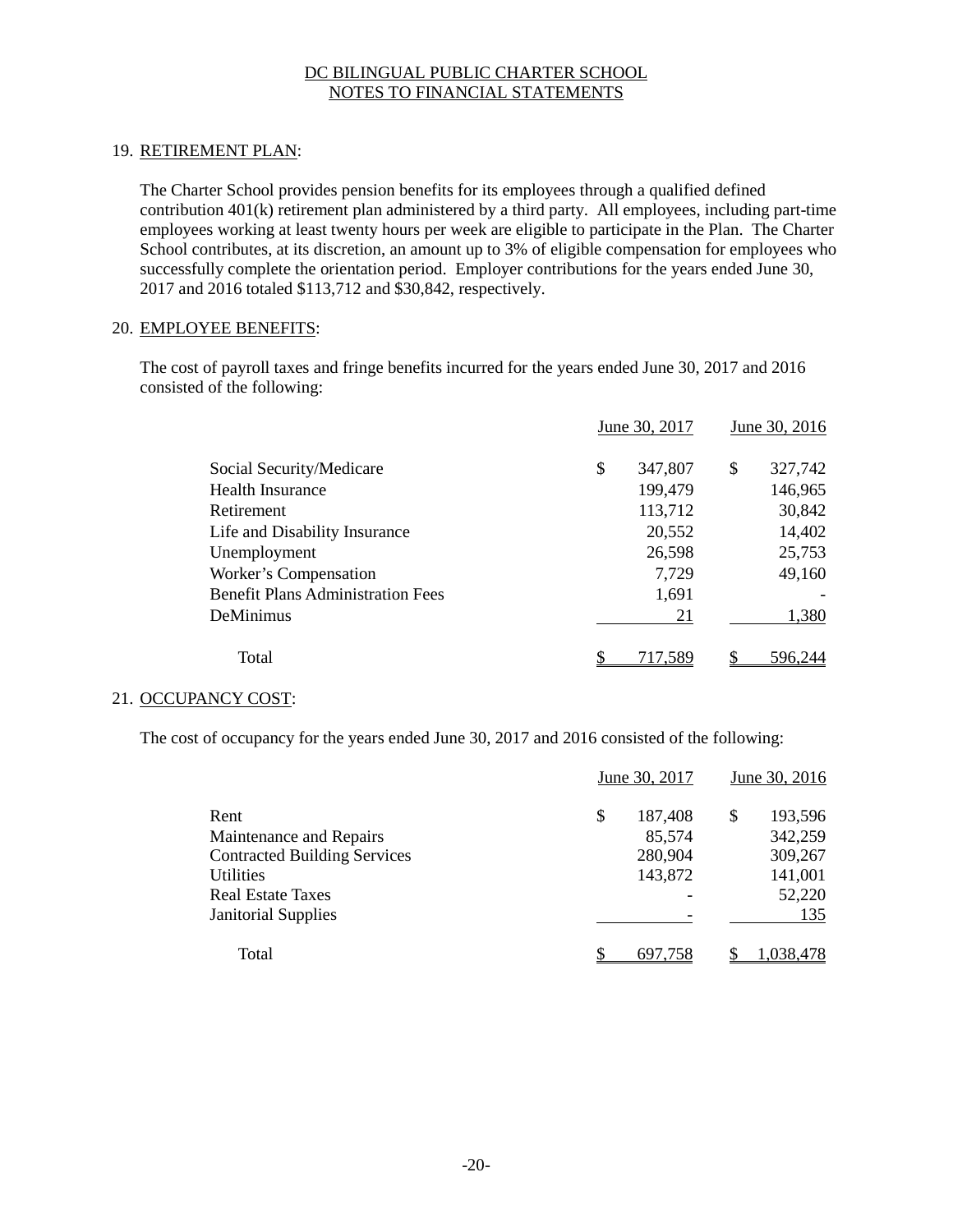#### DC BILINGUAL PUBLIC CHARTER SCHOOL COMPARATIVE SCHEDULES OF FUNCTIONAL EXPENSES FOR THE YEARS ENDED JUNE 30, 2017 AND 2016

|                                        | June 30, 2017             |                          |                               | June 30, 2016 |                  |                           |                               |             |
|----------------------------------------|---------------------------|--------------------------|-------------------------------|---------------|------------------|---------------------------|-------------------------------|-------------|
|                                        | Total                     | Educational<br>Services  | General and<br>Administrative | Fundraising   | Total            | Educational<br>Services   | General and<br>Administrative | Fundraising |
| Personnel, Salaries and Benefits:      |                           |                          |                               |               |                  |                           |                               |             |
| Salaries                               | 4,747,118<br>$\mathbb{S}$ | \$<br>4,215,560          | <sup>\$</sup><br>531,558      | $\mathbb{S}$  | 4,401,650<br>\$. | 3,991,831<br>$\mathbb{S}$ | 409,819<br><sup>\$</sup>      | \$          |
| <b>Employee Benefits</b>               | 343,184                   | 304,756                  | 38,428                        |               | 242,749          | 220,148                   | 22,601                        |             |
| <b>Payroll Taxes</b>                   | 374,405                   | 332,481                  | 41,924                        |               | 353,495          | 320,583                   | 32,912                        |             |
| <b>Staff Development Expense</b>       | 64,852                    | 57,590                   | 7,262                         |               | 65,420           | 59,329                    | 6,091                         |             |
| Other Personnel Expense                | 31,420                    | 27,902                   | 3,518                         |               | 32,021           | 29,040                    | 2,981                         |             |
| Total Personnel, Salaries and Benefits | 5,560,979                 | 4,938,289<br>\$.         | 622,690                       |               | 5,095,335        | 4,620,931                 | 474,404                       |             |
| <b>Direct Student Costs:</b>           |                           |                          |                               |               |                  |                           |                               |             |
| Textbooks                              | $\mathcal{S}$<br>32,269   | $\mathbb{S}$<br>32,269   | $\mathcal{S}$                 | $\mathbb{S}$  | \$<br>26,494     | $\mathbb{S}$<br>26,494    | $\mathcal{S}$                 | \$          |
| <b>Student Supplies and Materials</b>  | 145,207                   | 145,207                  |                               |               | 130,805          | 130,805                   |                               |             |
| <b>Student Assessment Materials</b>    | 5,921                     | 5,921                    |                               |               | 3,555            | 3,555                     |                               |             |
| Food Service                           | 402,656                   | 357,569                  | 45,087                        |               | 408,217          | 370,210                   | 38,007                        |             |
| Contracted Instruction                 | 726,922                   | 726,922                  |                               |               | 696,652          | 696,652                   |                               |             |
| <b>Student Travel/Transportation</b>   | 1,739                     | 1,739                    |                               |               | 3,138            | 3,138                     |                               |             |
| Other Student Costs                    | 87,506                    | 87,506                   |                               |               | 114,885          | 114,885                   |                               |             |
| <b>Total Direct Student Costs</b>      | 1,402,220                 | \$1,357,133              | 45,087                        |               | 1,383,746        | \$1,345,739               | 38,007                        |             |
| <b>Occupancy Costs:</b>                |                           |                          |                               |               |                  |                           |                               |             |
| Rent                                   | $\mathcal{S}$<br>187,408  | $\mathcal{S}$<br>166,423 | 20,985<br>$\mathcal{S}$       | \$            | \$<br>193,596    | 175,571<br>$\mathbb{S}$   | $\mathbb{S}$<br>18,025        | \$          |
| <b>Real Estate Taxes</b>               |                           |                          |                               |               | 52,220           | 47,358                    | 4,862                         |             |
| Maintenance and Repairs                | 85,574                    | 75,991                   | 9,583                         |               | 342,259          | 310,393                   | 31,866                        |             |
| <b>Contracted Building Services</b>    | 280,904                   | 249,450                  | 31,454                        |               | 309,267          | 280,473                   | 28,794                        |             |
| Utilities                              | 143,872                   | 127,762                  | 16,110                        |               | 141,001          | 127,873                   | 13,128                        |             |
| Janitorial Supplies                    |                           |                          |                               |               | 135              | 123                       | 12                            |             |
| <b>Total Occupancy Costs</b>           | 697,758                   | 619,626                  | 78,132                        |               | 1,038,478        | 941,791                   | 96,687                        |             |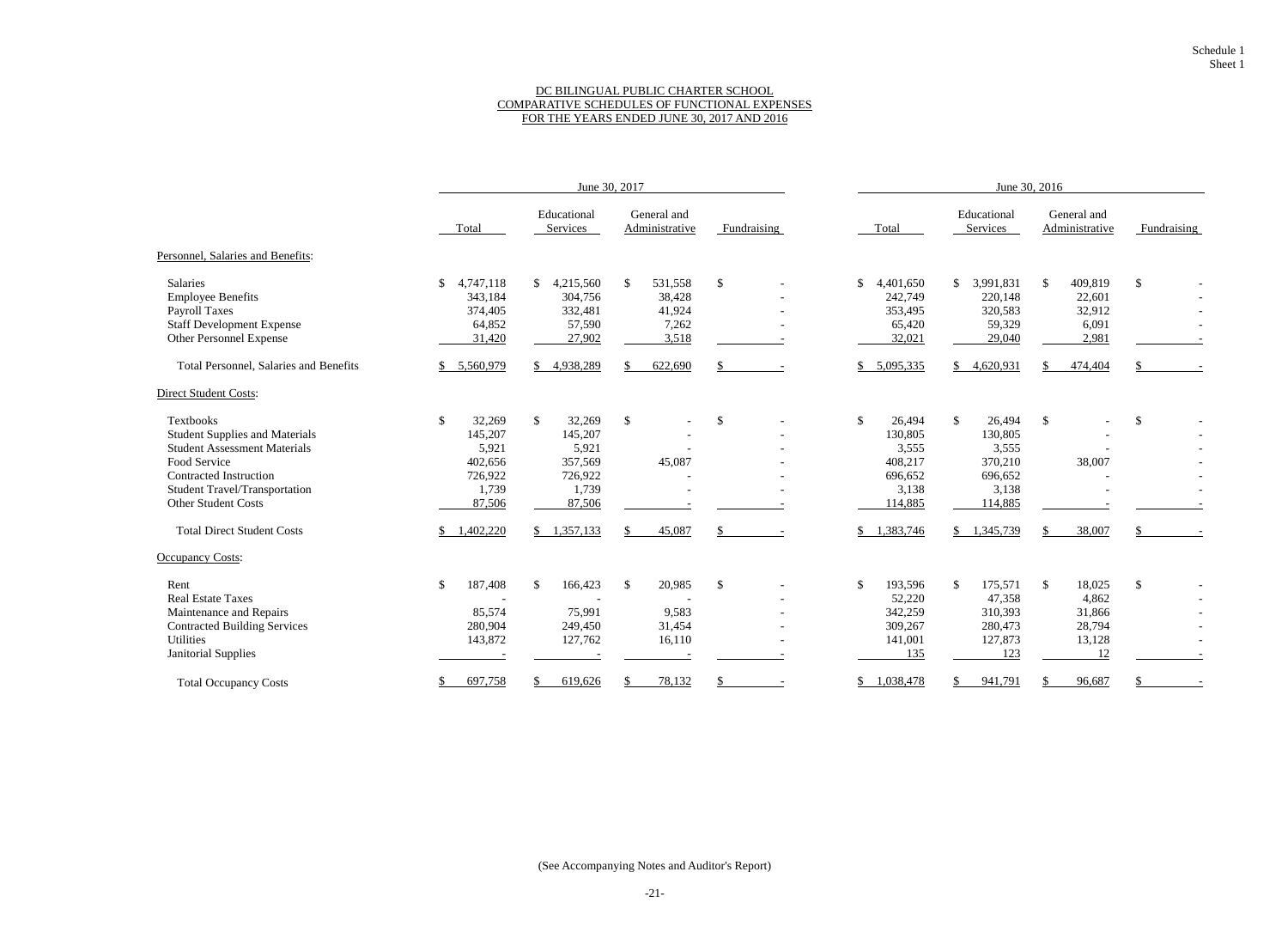#### DC BILINGUAL PUBLIC CHARTER SCHOOL COMPARATIVE SCHEDULES OF FUNCTIONAL EXPENSES FOR THE YEARS ENDED JUNE 30, 2017 AND 2016

|                                                                                                                                                                                                     | June 30, 2017                                                           |                                                                          |                                                                             | June 30, 2016                 |                                                                                     |                                                                                                                                                              |                      |
|-----------------------------------------------------------------------------------------------------------------------------------------------------------------------------------------------------|-------------------------------------------------------------------------|--------------------------------------------------------------------------|-----------------------------------------------------------------------------|-------------------------------|-------------------------------------------------------------------------------------|--------------------------------------------------------------------------------------------------------------------------------------------------------------|----------------------|
|                                                                                                                                                                                                     | Total                                                                   | Educational<br>Services                                                  | General and<br>Administrative                                               | Fundraising                   | Total                                                                               | Educational<br>General and<br>Services<br>Administrative                                                                                                     | Fundraising          |
| Office Expenses:                                                                                                                                                                                    |                                                                         |                                                                          |                                                                             |                               |                                                                                     |                                                                                                                                                              |                      |
| <b>Office Supplies and Materials</b><br><b>Equipment Rental and Maintenance</b><br>Telephone/Telecommunications<br>Postage and Shipping<br><b>Computer Support Fees</b><br>Printing and Duplication | $\mathbb{S}$<br>41,971<br>25,855<br>22,405<br>1,234<br>46,213<br>3,201  | $\mathbb{S}$<br>37,271<br>22,960<br>19,896<br>1,096<br>41,038<br>2,843   | $\mathbb{S}$<br>4,700<br>2,895<br>2,509<br>138<br>5,175<br>358              | $\mathbb{S}$                  | $\frac{1}{2}$<br>39,731<br>22,037<br>16,031<br>1,543<br>51,461<br>6,924             | $\mathcal{S}$<br>36,032<br>$\mathbb{S}$<br>3,699<br>2,052<br>19,985<br>1,493<br>14,538<br>1,399<br>144<br>4,791<br>46,670<br>6,278<br>646                    | $\mathbb{S}$         |
| <b>Total Office Expenses</b>                                                                                                                                                                        | 140,879                                                                 | 125,104<br>\$.                                                           | 15,775                                                                      |                               | 137,727                                                                             | 124,902<br>12,825<br>\$.                                                                                                                                     |                      |
| General Expenses:                                                                                                                                                                                   |                                                                         |                                                                          |                                                                             |                               |                                                                                     |                                                                                                                                                              |                      |
| Insurance<br><b>Authorizer Fee</b><br><b>Interest Expense</b><br>Management Fee<br><b>Business Fees and Dues</b><br><b>Other Professional Fees</b><br>Other Expenses<br>Depreciation                | \$<br>29,472<br>88,941<br>4,155<br>21,682<br>406,693<br>3,079<br>89,349 | $\mathbb{S}$<br>26,172<br>78,982<br>19,254<br>344,201<br>2,538<br>79,345 | $\mathbb{S}$<br>3,300<br>9,959<br>4,155<br>2,428<br>43,402<br>320<br>10,004 | $\mathbb{S}$<br>19,090<br>221 | \$<br>25,724<br>93,843<br>4,207<br>125,000<br>21,080<br>289,113<br>85,986<br>58,605 | $\mathbb{S}$<br>23,329<br>$\mathcal{S}$<br>2,395<br>93,843<br>4,207<br>125,000<br>1,963<br>19,117<br>262,195<br>26,918<br>7,961<br>77,536<br>53,149<br>5,456 | $\mathcal{L}$<br>489 |
| <b>Total General Expenses</b>                                                                                                                                                                       | 643,371                                                                 | 550,492<br>\$.                                                           | 73,568                                                                      | $\mathbb{S}$<br>19,311        | 703,558                                                                             | 435,326<br>267,743<br>\$<br>æ,                                                                                                                               | 489                  |
| <b>Total Functional Expenses</b>                                                                                                                                                                    | 8,445,207                                                               | 7,590,644<br>S.                                                          | 835,252                                                                     | 19,311                        | 8,358,844                                                                           | 7,468,689<br>889,666<br>\$                                                                                                                                   | 489                  |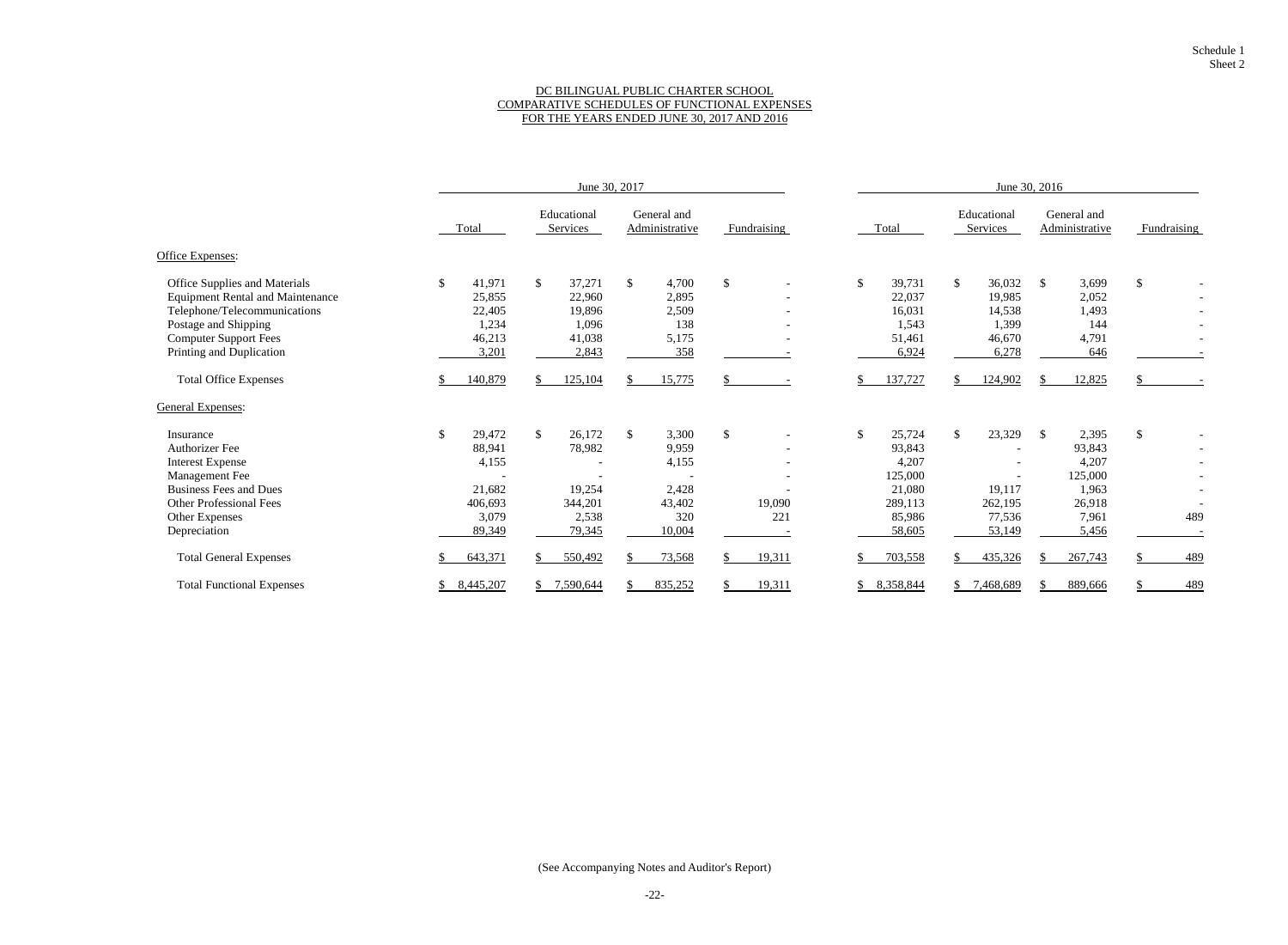### DC BILINGUAL PUBLIC CHARTER SCHOOL COMPARATIVE SCHEDULES OF AVERAGE COST PER STUDENT FOR THE YEARS ENDED JUNE 30, 2017 AND 2016

#### June 30, 2017

|                            |       |   | <b>Total Cost</b> | <b>Average Cost</b><br>Per Student |
|----------------------------|-------|---|-------------------|------------------------------------|
| Instructional              |       | S | 6,971,018         | \$<br>17,002                       |
| <b>Occupancy Cost</b>      |       |   | 697,758           | 1,702                              |
| General and Administrative |       |   | 757,120           | 1,847                              |
| Fundraising                |       |   | 19,311            | 47                                 |
|                            | Total |   | 8,445,207         | 20.598                             |

The above is the average per student cost for the year ended June 30, 2017, and is based on a full time equivalent (FTE) enrollment of 410 students.

#### June 30, 2016

|                            |       |   | <b>Total Cost</b> | <b>Average Cost</b><br>Per Student |
|----------------------------|-------|---|-------------------|------------------------------------|
| Instructional              |       | S | 6,526,898         | \$<br>16,196                       |
| <b>Occupancy Cost</b>      |       |   | 1,038,478         | 2,577                              |
| General and Administrative |       |   | 792,979           | 1,968                              |
| Fundraising                |       |   | 489               |                                    |
|                            | Total |   | 8.358,844         | 20.742                             |

The above is the average per student cost for the year ended June 30, 2016, and is based on a full time equivalent (FTE) enrollment of 403 students.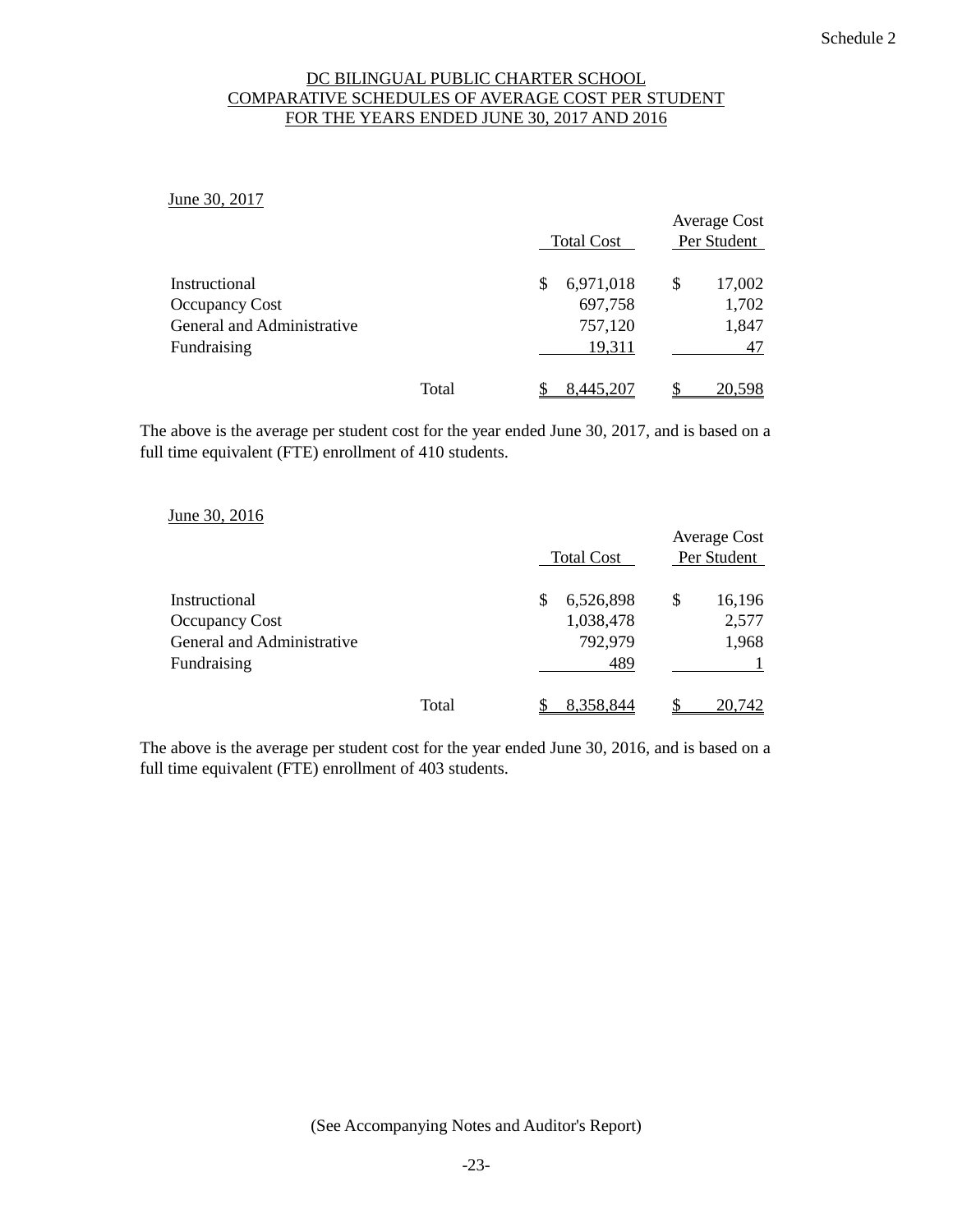# Kendall, Prebola and Jones, LLC

Certified Public Accountants

Board of Trustees DC Bilingual Public Charter School 33 Riggs Road NE Washington, DC 20011

### INDEPENDENT AUDITOR'S REPORT ON INTERNAL CONTROL OVER FINANCIAL REPORTING AND ON COMPLIANCE AND OTHER MATTERS BASED ON AN AUDIT OF FINANCIAL STATEMENTS PERFORMED IN ACCORDANCE WITH *GOVERNMENT AUDITING STANDARDS*

We have audited in accordance with auditing standards generally accepted in the United States of America and the standards applicable to financial audits contained in *Government Auditing Standards*, issued by the Comptroller General of the United States, the financial statements of the DC Bilingual Public Charter School (a nonprofit organization), which comprise the statement of financial position as of June 30, 2017, and the related statements of activities and cash flows for the year then ended, and the related notes to the financial statements, and have issued our report thereon dated November 30, 2017.

#### *Internal Control Over Financial Reporting*

In planning and performing our audit of the financial statements, we considered the DC Bilingual Public Charter School's internal control over financial reporting (internal control) to determine the audit procedures that are appropriate in the circumstances for the purpose of expressing our opinion on the financial statements, but not for the purpose of expressing an opinion on the effectiveness of the DC Bilingual Public Charter School's internal control. Accordingly, we do not express an opinion on the effectiveness of the DC Bilingual Public Charter School's internal control.

A *deficiency in internal control* exists when the design or operation of a control does not allow management or employees, in the normal course of performing their assigned functions, to prevent, or detect and correct, misstatements on a timely basis. A *material weakness* is a deficiency, or a combination of deficiencies, in internal control, such that there is a reasonable possibility that a material misstatement of the entity's financial statements will not be prevented, or detected and corrected on a timely basis. A *significant deficiency* is a deficiency, or a combination of deficiencies, in internal control that is less severe than a material weakness, yet important enough to merit attention by those charged with governance.

Our consideration of internal control was for the limited purpose described in the first paragraph of this section and was not designed to identify all deficiencies in internal control that might be material weaknesses or significant deficiencies. Given these limitations, during our audit we did not identify any deficiencies in internal control that we consider to be material weaknesses. However, material weaknesses may exist that have not been identified.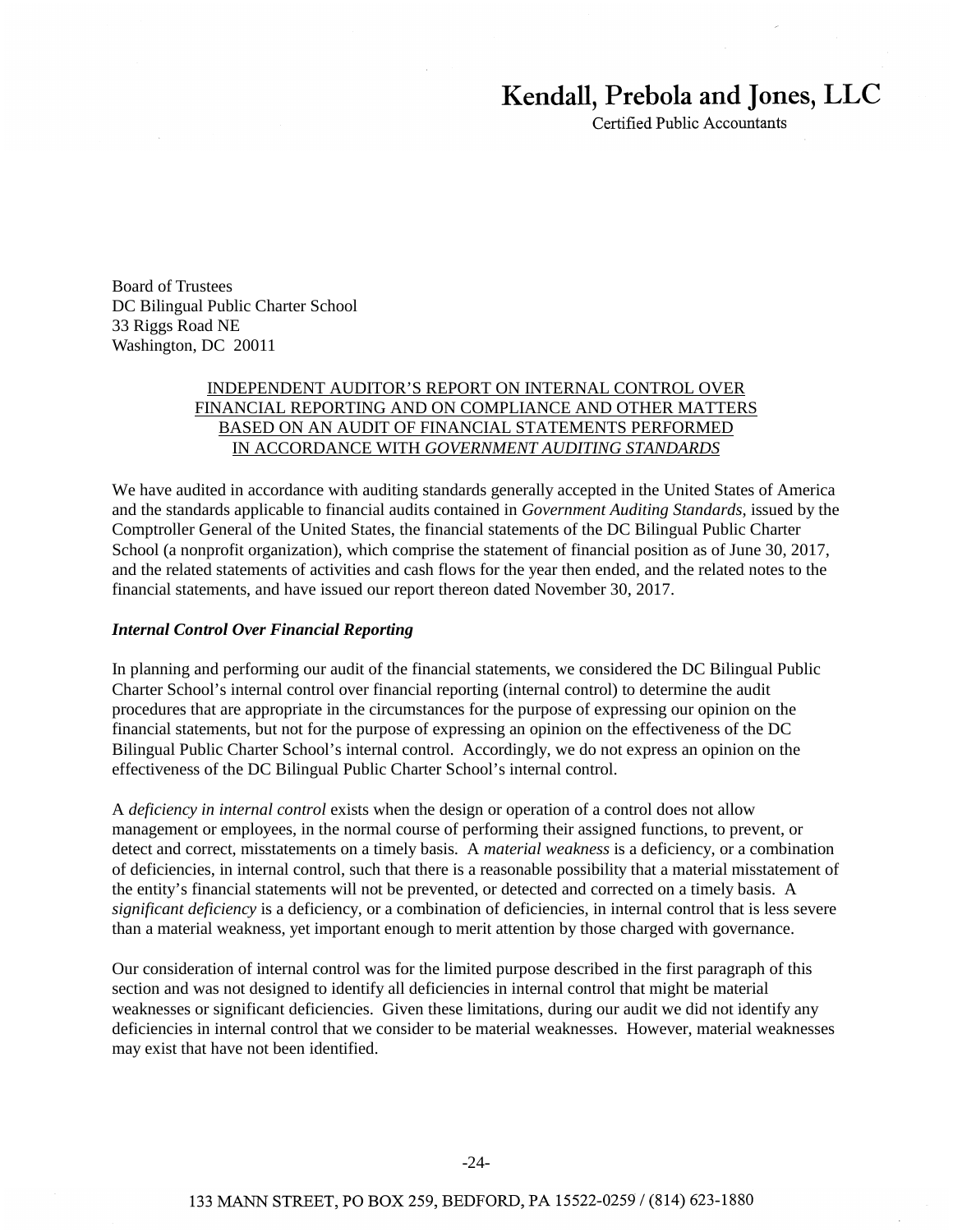### *Compliance and Other Matters*

As part of obtaining reasonable assurance about whether the DC Bilingual Public Charter School's financial statements are free from material misstatement, we performed tests of its compliance with certain provisions of laws, regulations, contracts and grant agreements, noncompliance with which could have a direct and material effect on the determination of financial statement amounts. However, providing an opinion on compliance with those provisions was not an objective of our audit and accordingly, we do not express such an opinion. The results of our tests disclosed no instances of noncompliance or other matters that are required to be reported under *Government Auditing Standards*.

### *Purpose of this Report*

The purpose of this report is solely to describe the scope of our testing of internal control and compliance and the results of that testing, and not to provide an opinion on the effectiveness of the organization's internal control or on compliance. This report is an integral part of an audit performed in accordance with *Government Auditing Standards* in considering the organization's internal control and compliance. Accordingly, this communication is not suitable for any other purpose.

Kendall, Prebola and Jones Certified Public Accountants

Bedford, Pennsylvania November 30, 2017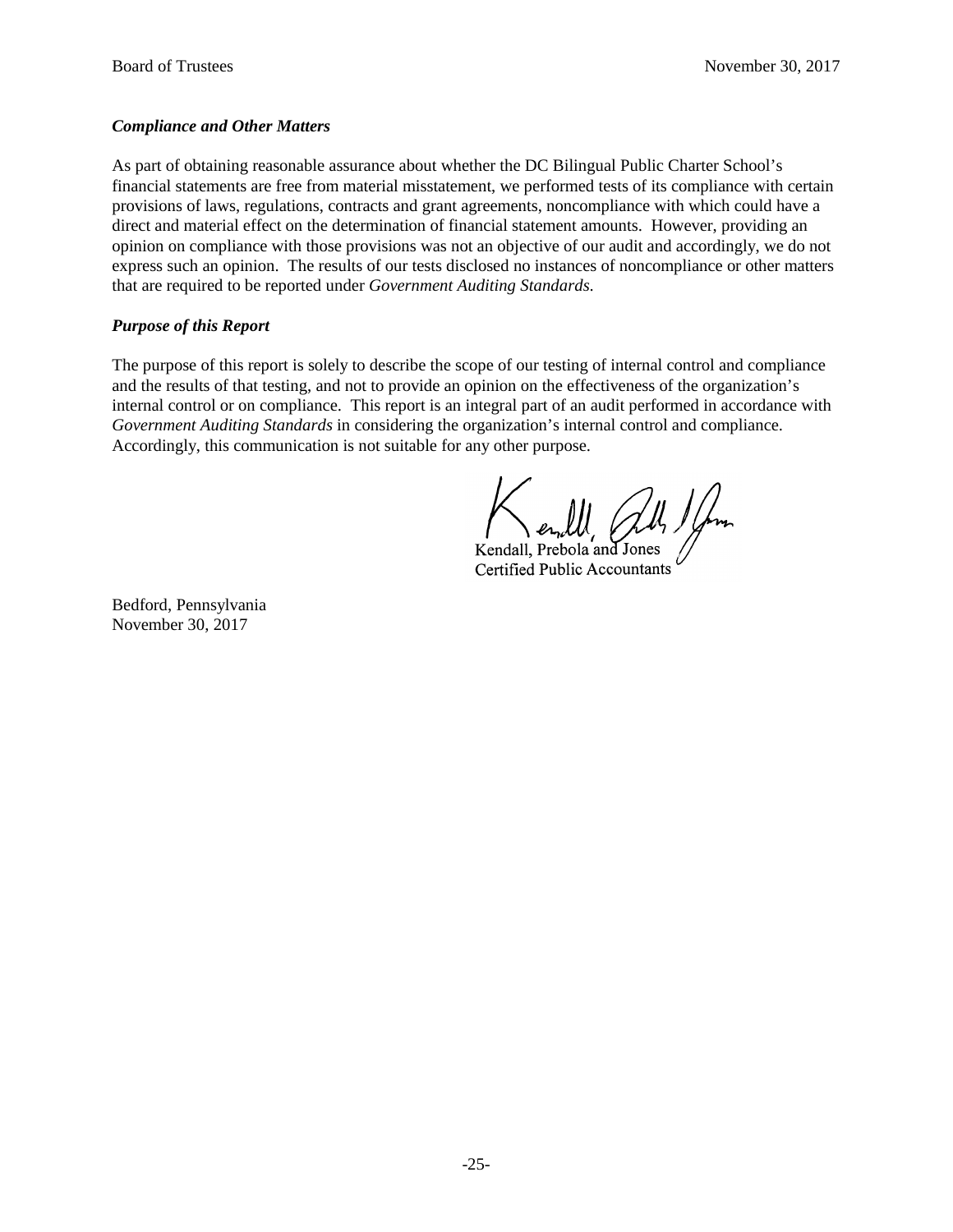# DC BILINGUAL PUBLIC CHARTER SCHOOL SUMMARY SCHEDULE OF PRIOR AUDIT FINDINGS FOR THE YEAR ENDED JUNE 30, 2017

# FINDINGS - FINANCIAL STATEMENT AUDIT

There were no audit findings in the prior year.